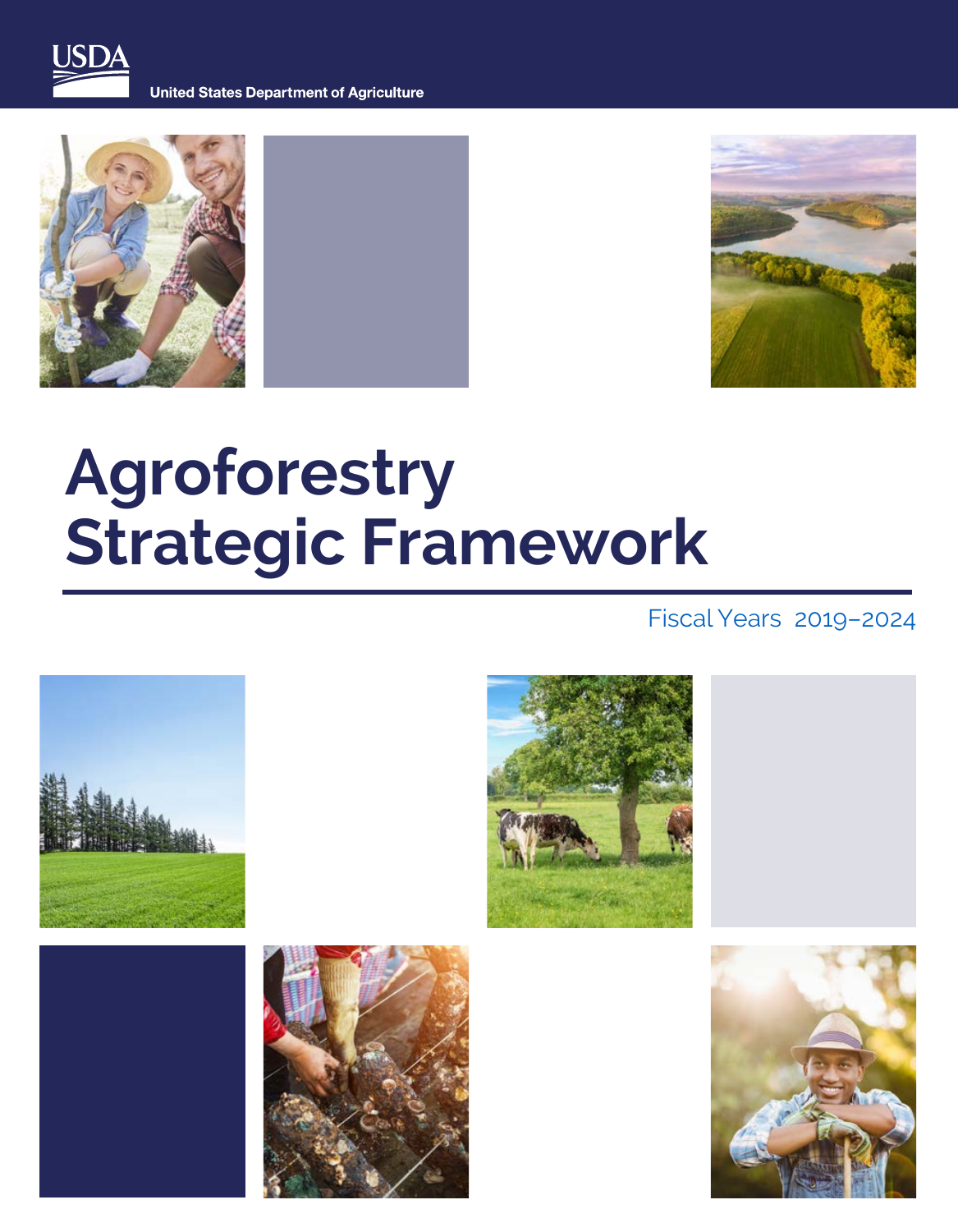Cover photos: All Images © / Adobe Stock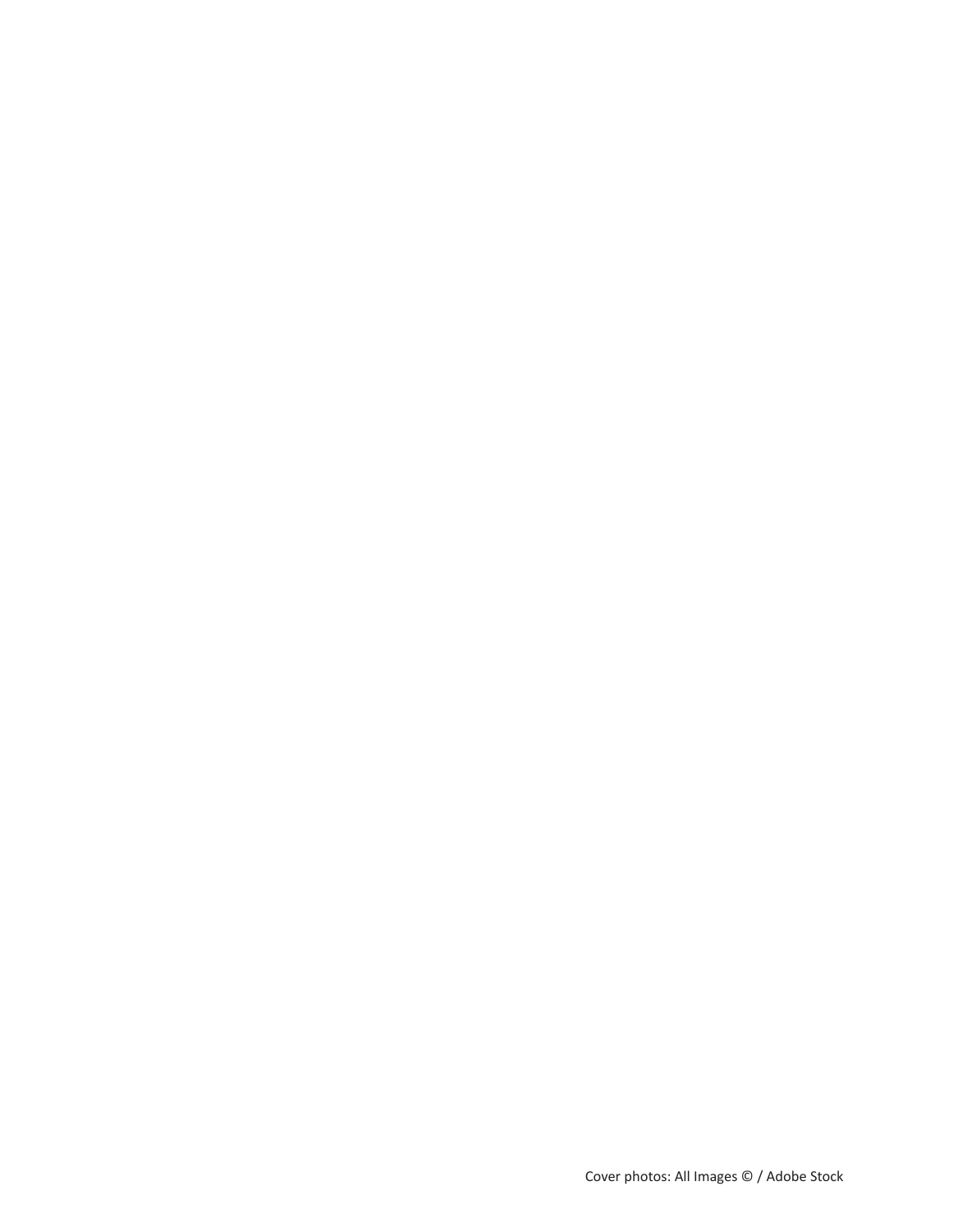## Contents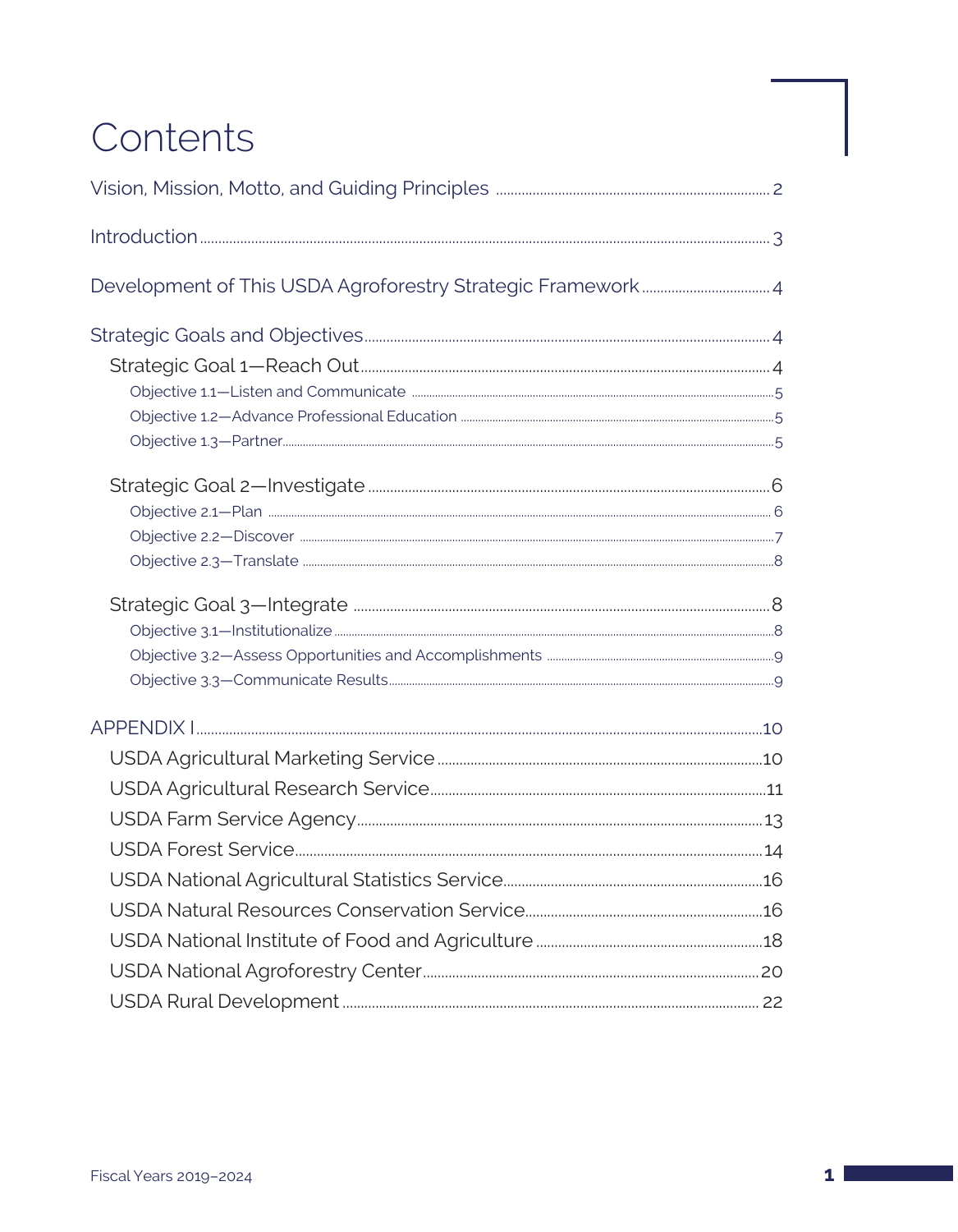## <span id="page-3-0"></span>Vision, Mission, Motto, and Guiding Principles

| Vision            |
|-------------------|
| Mission           |
| Motto             |
| <b>Definition</b> |

Farms, ranches, and woodlands across the United States are healthy, productive, and profitable.

Advance agroforestry knowledge, tools, and assistance for the benefit of landowners, communities, and the Nation.

Enriching agriculture through trees.

Agroforestry is the intentional integration of trees or shrubs with crop and animal production to create environmental, economic, and social benefits.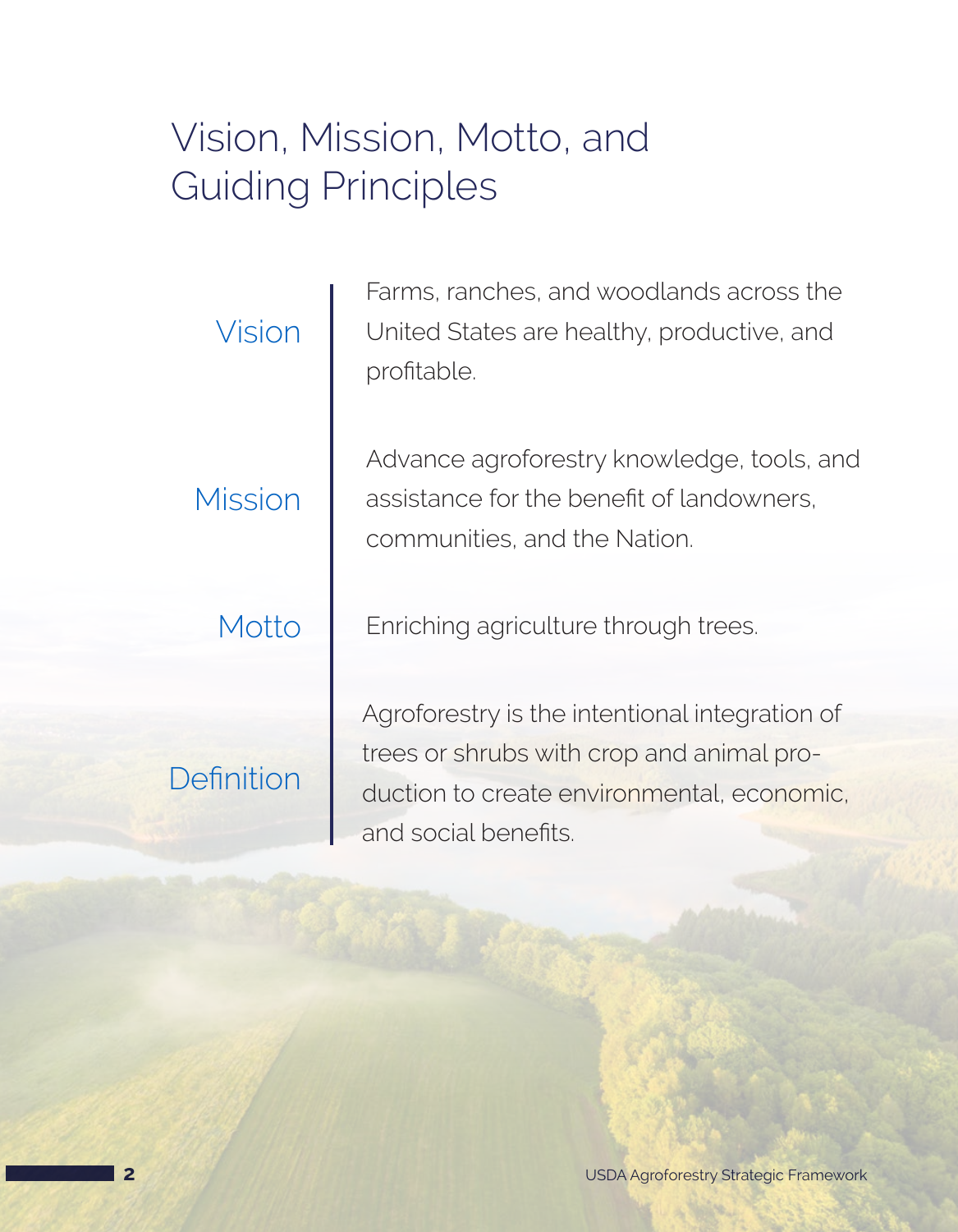## <span id="page-4-0"></span>Introduction

America's farmers, ranchers, and forest landowners are integrating trees with agriculture to address a variety of conservation and production goals. A unique land management approach, agroforestry provides opportunities to integrate productivity and profitability with environmental stewardship to support healthy, sustainable agriculture systems, economies, and communities.

#### The five most common categories of agroforestry practices in the United States are:

- 1. **Windbreaks,** also known as shelterbelts for fields, farmsteads, and livestock
- 2. **Riparian forest buffers**—along waterways
- 3. **Silvopasture systems**—with trees, livestock, and forages
- 4. **Forest farming**—with edible, herbal (botanicals), medicinal, and decorative products grown under managed forest cover
- 5. **Alley cropping**—with annual crops and high-value trees and shrubs

#### Depending on the practice, the benefits of practicing agroforestry can include:

- Protection for valuable topsoil, livestock, crops, and wildlife
- Increased productivity of agricultural and horticultural crops
- Diversified local economies
- Improved water quality
- Reduced energy and chemical inputs
- Increased water-use efficiency by plants and animals
- Enhanced biodiversity and landscape diversity

Agroforestry practices can also be designed to address other needs, such as mitigating odor, improving pollinator habitat, trapping snow, and producing biomass feedstock.

Many U.S. Department of Agriculture (USDA) programs provide opportunities for research and outreach to enhance the use of agroforestry by today's landowners and communities. With continued leadership and teamwork, much progress can be made in developing agroforestry science and tools, as well as delivering agroforestry assistance to the owners and managers of America's farms, woodlands, and ranchers.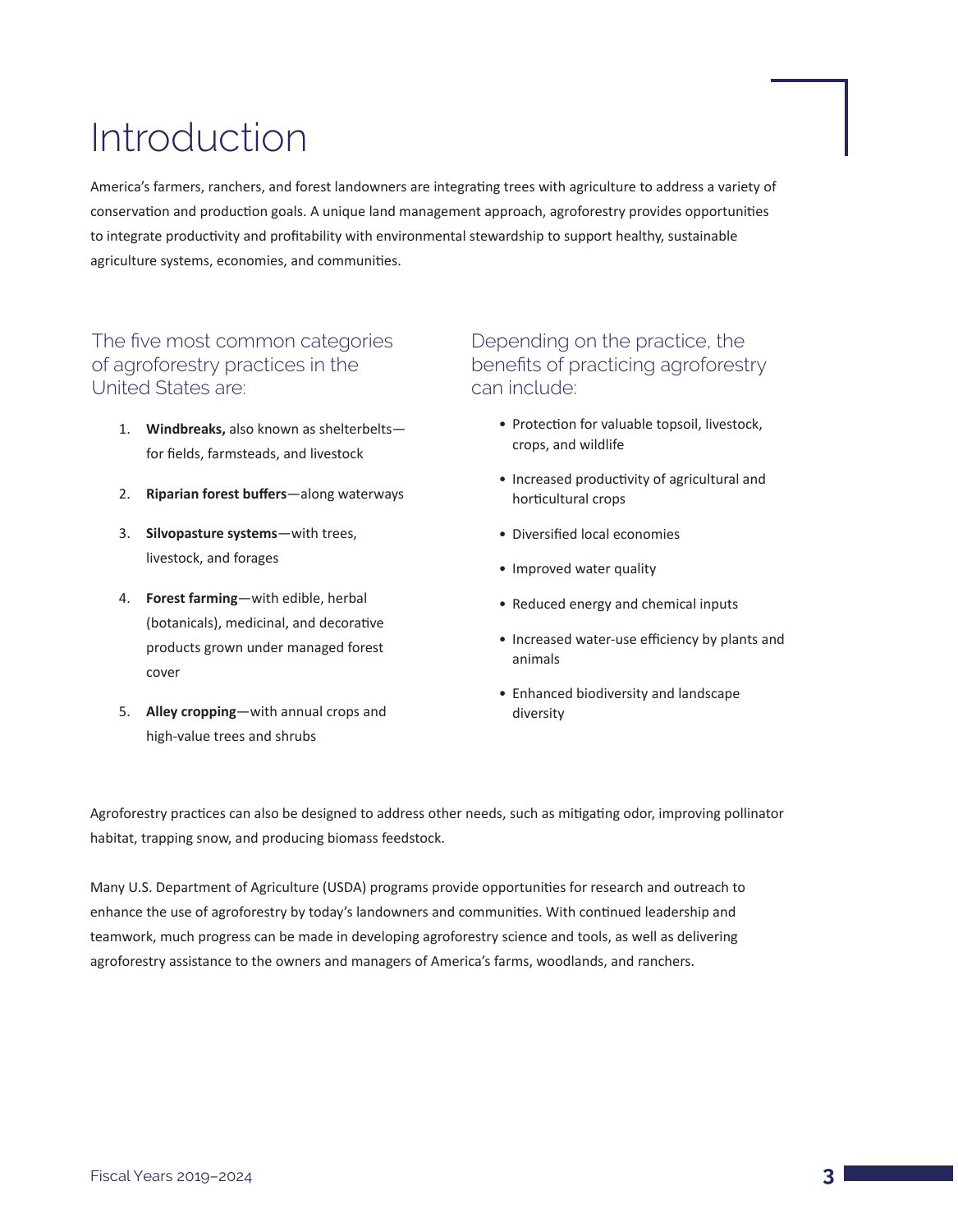## <span id="page-5-0"></span>Development of This USDA Agroforestry Strategic Framework

This updated fiscal year 2019–2024 USDA Agroforestry Strategic Framework is based upon input from the eight agency members of the USDA Agroforestry Executive Steering Committee (AESC) and the USDA Interagency Agroforestry Team (IAT). Agency input was, in turn, based on current agency needs and priorities, as well as input from partners. This included input provided by stakeholders to the National Agroforestry Center (NAC)—a partnership between the USDA Forest Service and Natural Resources Conservation Service—as it renewed its 5-year charter.

#### **USDA agencies members of the AESC and the IAT:**

- • Agricultural Marketing Service
- • Agricultural Research Service
- Farm Service Agency
- • Forest Service
- • National Agricultural Statistics Service
- • National Institutes of Food and Agriculture
- • Natural Resources Conservation Service
- • Rural Development

## Strategic Goals and Objectives

### **Strategic Goal 1—Reach Out**

*Ensure all landowners and communities have access to the latest tools and information that support agroforestry adoption.*

**Desired Outcome:** Landowners, managers, Tribes, and communities have the resources they need to adopt agroforestry practices tailored to their objectives, including product diversity; rural wealth; water, soil, and air quality; and sustainable agriculture.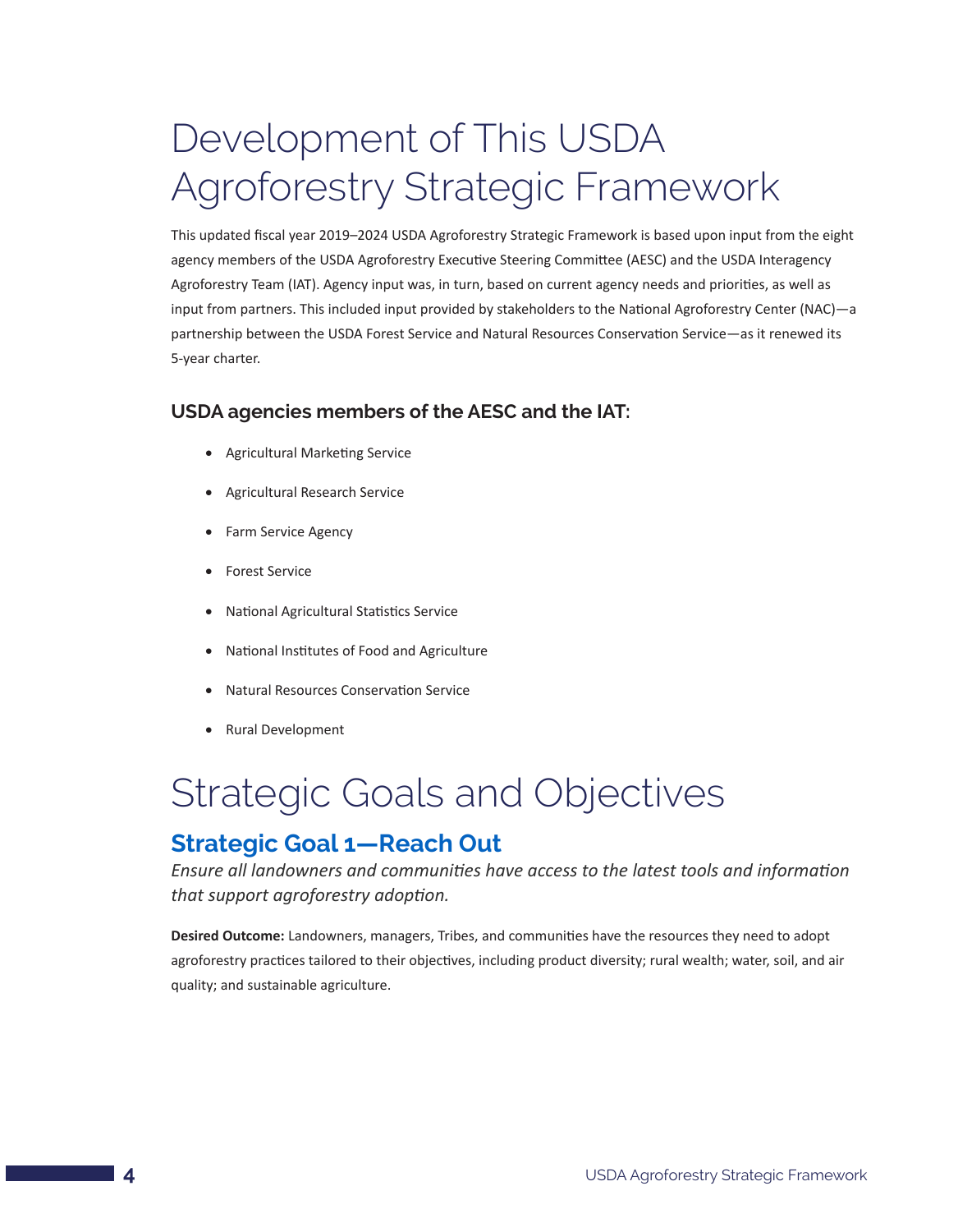#### <span id="page-6-0"></span>**Objective 1.1—Listen and Communicate**

*Listen to landowners and other stakeholders to understand their needs; provide agroforestry information and tools to advance their economic and ecological objectives.*

#### **Strategies**

- 1. Develop a plan for two-way landowner communications on agroforestry, using communication mechanisms and approaches already established within USDA agencies.
- 2. Develop communication approaches that respond to the needs and objectives of the range of landowner and manager demographic categories.
- 3. Deploy a variety of educational technologies reflective of the range of educational needs, learning styles, and demographics of America's landowners.

#### **Objective 1.2—Advance Professional Education**

*Increase the availability of information and tools that help natural resource professionals to provide technical, educational, financial, and marketing assistance***.**

#### **Strategies**

- 1. Support university efforts to develop agroforestry curricula and to offer a major, certificate, or area of expertise in agroforestry.
- 2. Provide natural resource professionals with a variety of options for receiving and providing training and technical assistance in agroforestry technologies and landowner outreach, including professional meetings and conferences, stand-alone training activities, and online courses.
- 3. Develop recognition mechanisms for professionals that have gained expertise in agroforestry through completion of a recommended set of agroforestry training requirements.

#### **Objective 1.3—Partner**

*Expand learning partnerships with stakeholders, including underserved and minority audiences, Tribes, new and beginning farmers and ranchers, and early adopters.* 

- 1. Create learning networks and "communities of practice" that include practitioners and technical advisors.
- 2. Strategically locate, establish, and maintain agroforestry demonstration sites.
- 3. Utilize "on-farm research" and "action research" approaches that connect practitioners, scientists, and technical advisors.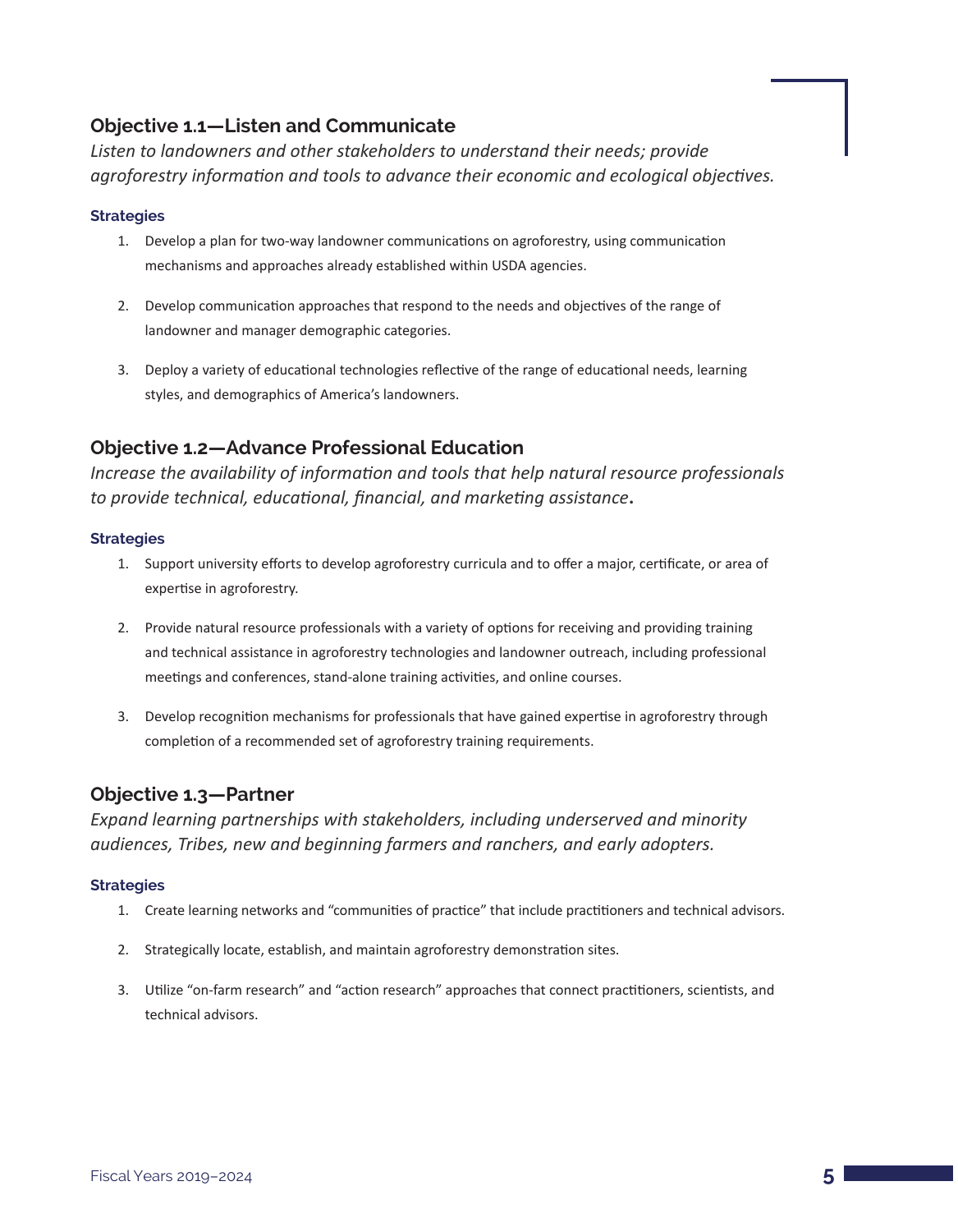- <span id="page-7-0"></span>4. Strengthen the exchange of agroforestry technologies between the United States and other countries to advance global and domestic food security and economic well-being by:
	- (a) Facilitating communication between U.S. agroforestry communities and international organizations engaged in agroforestry, including the World Agroforestry Center and the European Agroforestry Federation.
	- (b) Creating linkages between USDA agencies engaged in agroforestry and USDA initiatives related to global food security.

## **Strategic Goal 2—Investigate**

*Conduct applied and basic research to advance the science and technology that supports the use of agroforestry.*

**Desired Outcome:** Advances in the use of science-based agroforestry tools by landowners, managers, Tribes, and communities to improve productivity and address complex environmental, economic, and social conditions.

#### **Objective 2.1—Plan**

*Identify, assess, and prioritize interagency agroforestry science and technology needs, opportunities, and investments.*

- 1. Conduct syntheses of leading-edge science to inform the development of information, technologies, and tools for practitioners.
- 2. Create an updated catalog of USDA programs that catalyze and support agroforestry research activities and resources.
- 3. Include agroforestry, where appropriate, into requests for proposals through existing USDA science and technology programs.
- 4. Form an interagency team to identify, assess, and prioritize agroforestry science and technology needs and outcomes to improve the quality, relevancy, and performance of end-user products.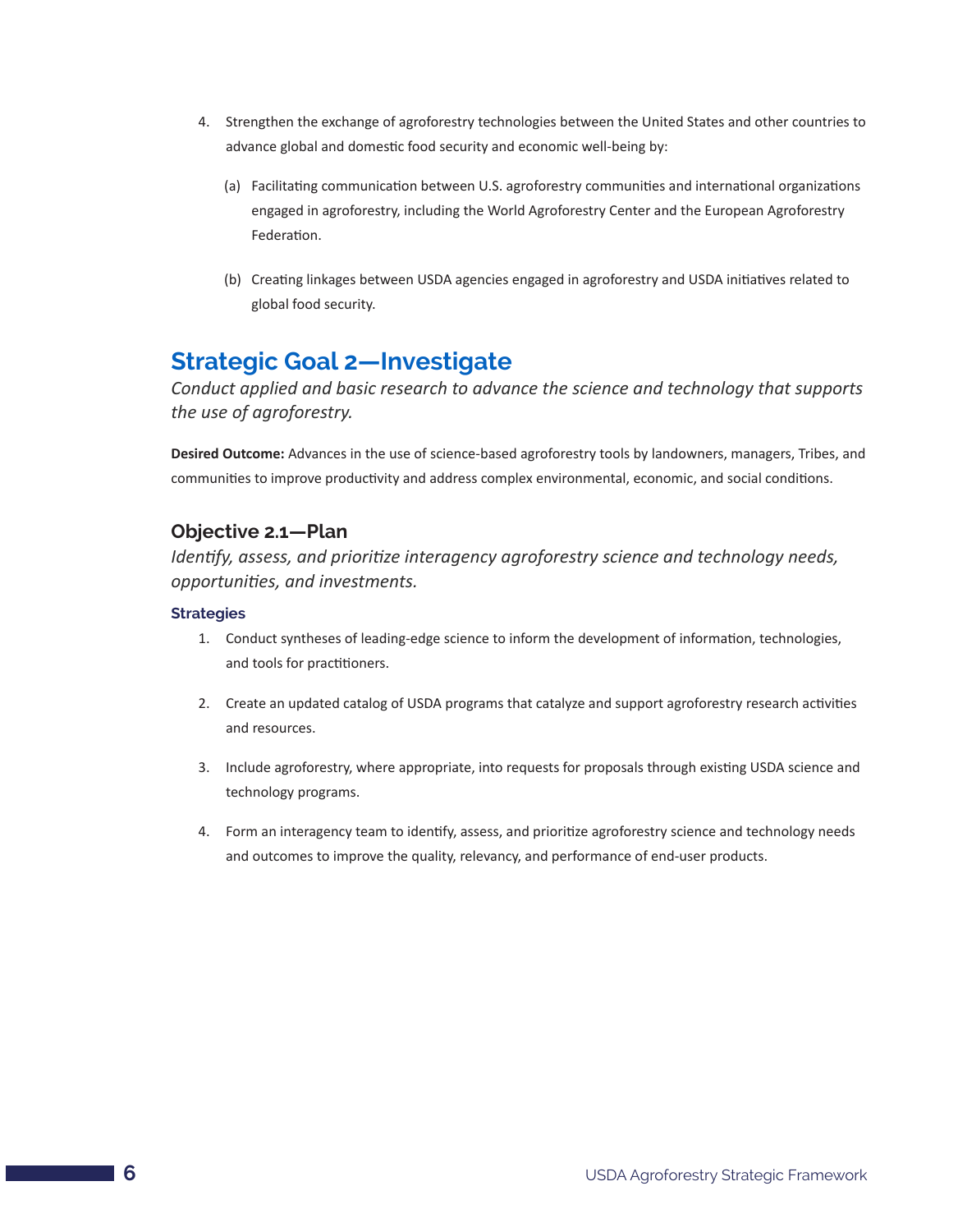#### <span id="page-8-0"></span>**Objective 2.2—Discover**

*Conduct interagency, multidisciplinary research to advance agroforestry science and technologies.*

- 1. Establish and/or strengthen regional interagency, multidisciplinary teams to frame priority issues that can be addressed by agroforestry.
- 2. Facilitate access to relevant data across participating agencies to support interagency, multidisciplinary, and cross-scale analyses.
- 3. Conduct an agroforestry economics assessment to identify steps needed to ensure that landowners and communities can access the data, resources, and tools needed to understand financial costs and benefits of agroforestry adoption.
- 4. Develop agroforestry knowledge and technologies that help to:
	- (a) Develop profitable and economically sustainable systems for producing market goods.
	- (b) Build healthy and productive farms, ranches, woodlands, and communities.
	- (c) Protect air, water, and soil resources.
	- (d) Restore ecological services across rural and urban landscapes.
- 5. Develop the knowledge and technologies to improve the accounting of agroforestry benefits by:
	- (a) Establishing measurement, inventorying, and monitoring protocols that more accurately reflect agroforestry practices and their impacts.
	- (b) Building the infrastructure to conduct lifecycle analyses of agroforestry practices and systems.
	- (c) Quantifying the net economic benefits from agroforestry applications for comparison with those from other management systems.
	- (d) Quantifying and estimating the impacts of climatic variability and environmental changes on agroforestry systems.
	- (e) Conducting inventories of trees outside of forests to support carbon accounting.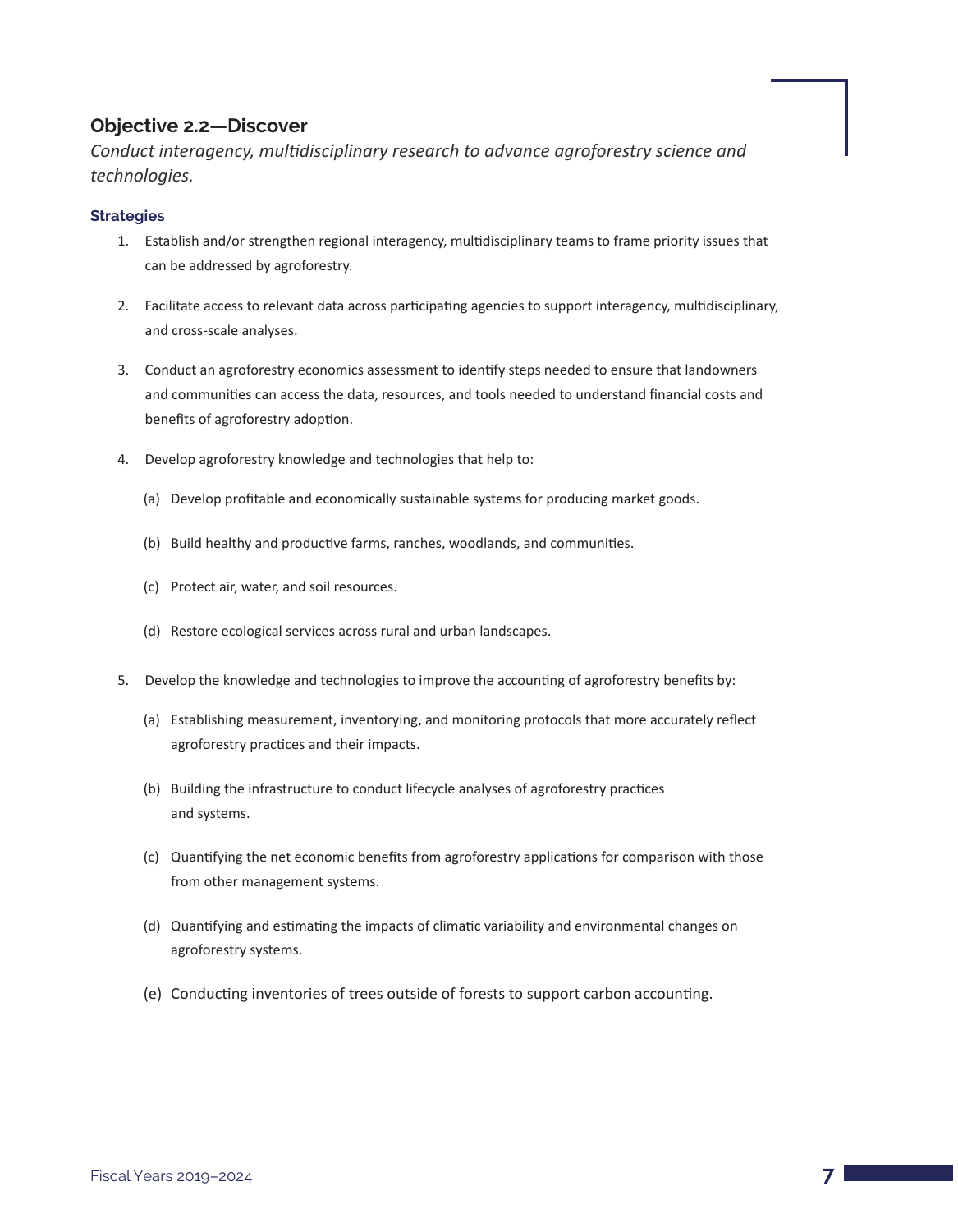#### <span id="page-9-0"></span>**Objective 2.3—Translate**

*Move agroforestry innovations into products and services.*

#### **Strategies**

- 1. Facilitate ongoing interaction with end users throughout the technology-development cycle.
- 2. Evaluate the ways of learning by and about customers to improve application of agroforestry.
- 3. Develop customized agroforestry products and services for targeted audiences and locations.
- 4. Conduct evidence-based syntheses to provide agroforestry planning and design guidelines to address the following priorities:
	- (a) Providing multifunctional and multiscale planning and design.
	- (b) Addressing mitigation and adaptation to extreme weather events and adverse climate.
	- (c) Meeting the needs of landowners with small holdings and limited resources.
	- (d) Protecting and creating critical habitat for wildlife, aquatic species, and pollinators.

## **Strategic Goal 3—Integrate**

*Facilitate the integration of agroforestry information, research, tools, and technologies to meet the goals and objectives of USDA agencies.*

**Desired Outcome:** All USDA agencies understand the benefits of agroforestry and opportunities for strengthening agency programs and missions through agroforestry research and outreach.

#### **Objective 3.1—Institutionalize**

*Incorporate agroforestry into USDA policies, programs, and activities.*

- 1. Identify strategies within this strategic framework that respond to individual agency priorities and develop a plan for addressing these priorities.
- 2. Support cross-agency communication and, where appropriate, coordination of agroforestry research and outreach opportunities through the AESC and the IAT.
- 3. Inform the U.S. Secretary of Agriculture and USDA agencies of agroforestry support, accomplishments, and outcomes.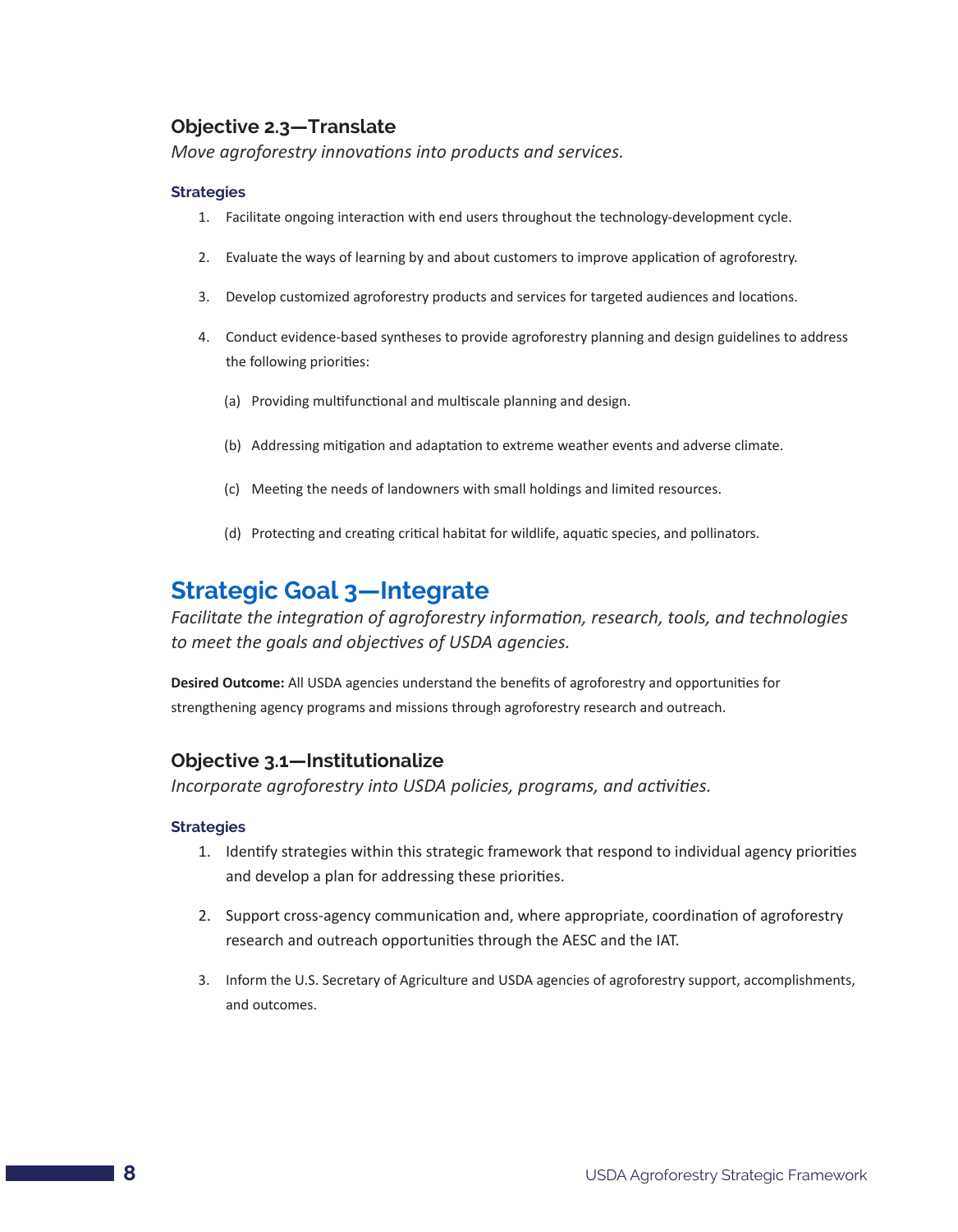#### <span id="page-10-0"></span>**Objective 3.2—Assess Opportunities and Accomplishments**

*Monitor, assess, and strengthen agroforestry contributions to meeting agency objectives.*

#### **Strategies**

- 1. Assess and report on the environmental, economic, and social impacts of agroforestry.
- 2. Work within USDA to establish a comprehensive, continuous national inventory of on-the-ground applications of agroforestry practices/systems or include in existing inventory structures (e.g., Forest Inventory and Analysis or the National Resources Inventory).
- 3. Work with the USDA National Agricultural Statistics Service (NASS) to strengthen the use of the Census of Agriculture and NASS capabilities for monitoring the application of agroforestry practices/systems by agricultural producers.
- 4. Utilize the National Woodland Owners Survey to monitor the application of agroforestry practices/ systems by nonindustrial private forest landowners.
- 5. Track agroforestry technologies applied by communities.

#### **Objective 3.3—Communicate Results**

*Enhance knowledge and awareness of USDA agencies and partners of the benefits and services that agroforestry provides.*

- 1. Communicate the economic, environmental, and social benefits of agroforestry to the full spectrum of land users, Tribes, communities (urban to rural), minority landowners/limited-resource producers, natural resource professionals, and other stakeholders.
- 2. Advance agroforestry as a means to support sustainable agricultural systems, including increased resilience to extreme weather events (e.g., drought and floods) brought on by climate variability.
- 3. Foster public-private partnerships that increase understanding, acceptance, and application.
- 4. Highlight agroforestry in USDA communications to increase awareness of the potential benefits for diversifying agricultural production, enhancing environmental and economic conditions, building vibrant communities, and conserving private working lands.
- 5. Create mechanisms for stakeholders to provide feedback to the AESC.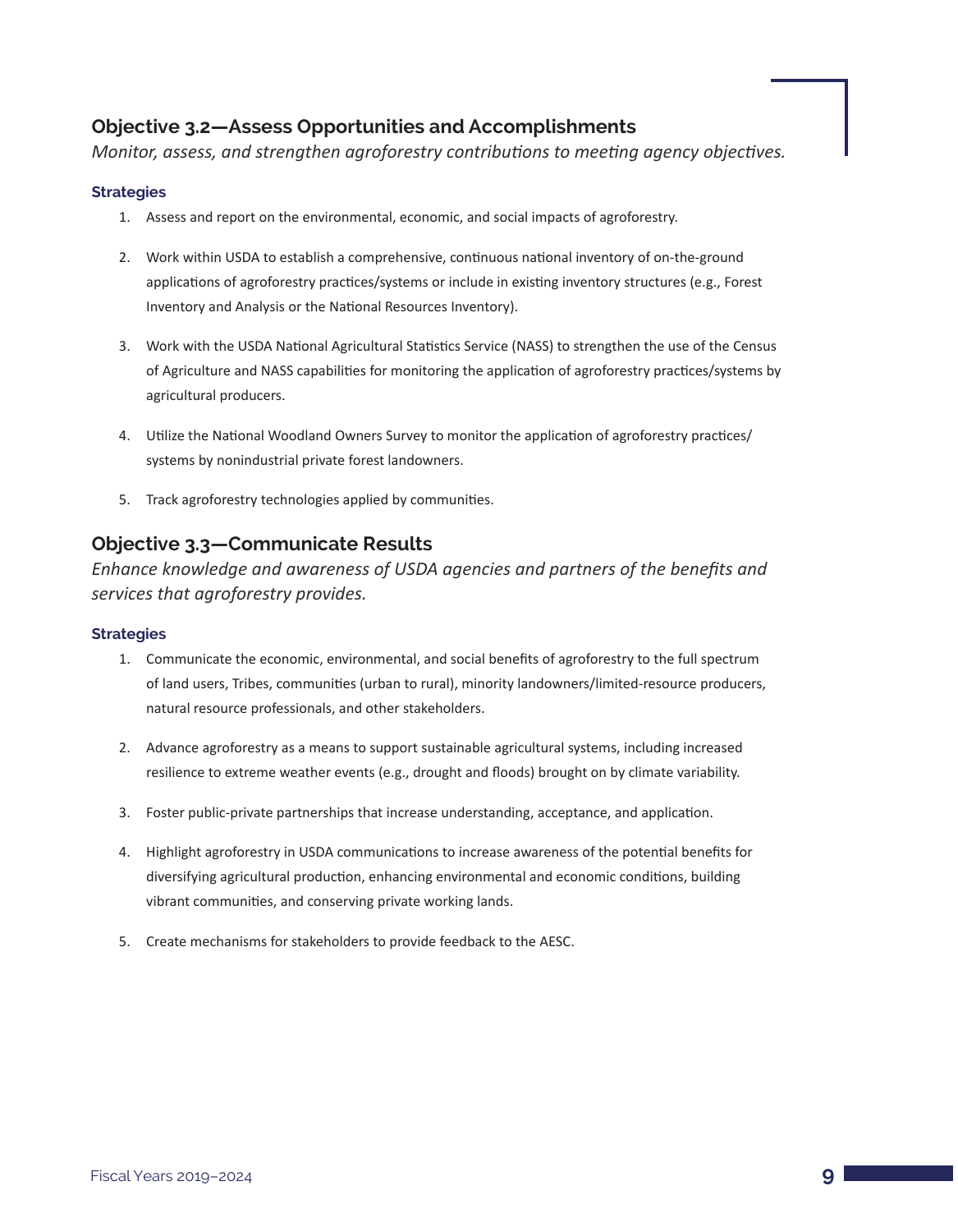## <span id="page-11-0"></span>APPENDIX I *Missions and Programs of the U.S. Department of Agriculture Agencies Providing Input to This Framework*

## **USDA Agricultural Marketing Service**

#### **Mission**

The Agricultural Marketing Service (AMS) administers programs that create domestic and international marketing opportunities for U.S. producers of food, fiber, and specialty crops. AMS also provides the agriculture industry with valuable services to ensure the quality and availability of wholesome food for consumers across the country.

Nearly 4,000 AMS professionals work every day to support the country's diverse agricultural operations, which range from individual farmers to international businesses that employ 1 in 12 people. AMS services and its millions of dollars in annual [grant investments](https://www.ams.usda.gov/services/grants) also create opportunities by supporting economic development in small towns and rural communities that stand as the backbone of American values.

#### **Programs and Activities**

AMS programs that most directly tie to agroforestry are those that have the potential to support marketing opportunities for agroforestry products. These include those focused on specialty crops, local food market channel research, grant programs, market news, the local and regional food working group, and organic or food safety certification programs.

Much of the agency's support for agriculture is provided through commodity-specific efforts, such as its Dairy; Specialty Crops; Livestock, Poultry and Seed; and Cotton and Tobacco Programs. For fruit and vegetable growers, the Specialty Crop Program offers voluntary food safety audits, including the Good Agricultural Practices (GAP) and Good Handling Practices (GHP), Harmonized GAP, and Group GAP. AMS also oversees the National Organic Program, Science and Technology Program, and the Transportation and Marketing Program. The AMS Transportation and Marketing Program houses grant programs, including the Farmers Market Promotion Program, Local Food Promotion Program, and the Specialty Crop Block Grant Program, as well as a Marketing Services Division that conducts research and hosts voluntary online directories on local food market channels. AMS also provides regulatory oversight for over 20 [research and promotion programs](https://www.ams.usda.gov/rules-regulations/research-promotion) and enforces other Federal regulations such as the [Perishable Agricultural Commodities Act](https://www.ams.usda.gov/rules-regulations/paca) and the [Seed Act](https://www.ams.usda.gov/rules-regulations/fsa). AMS also hosts the interagency Local and Regional Food Working Group, which coordinates programs across the U.S. Department of Agriculture (USDA) that support local and regional food systems and maintains web pages and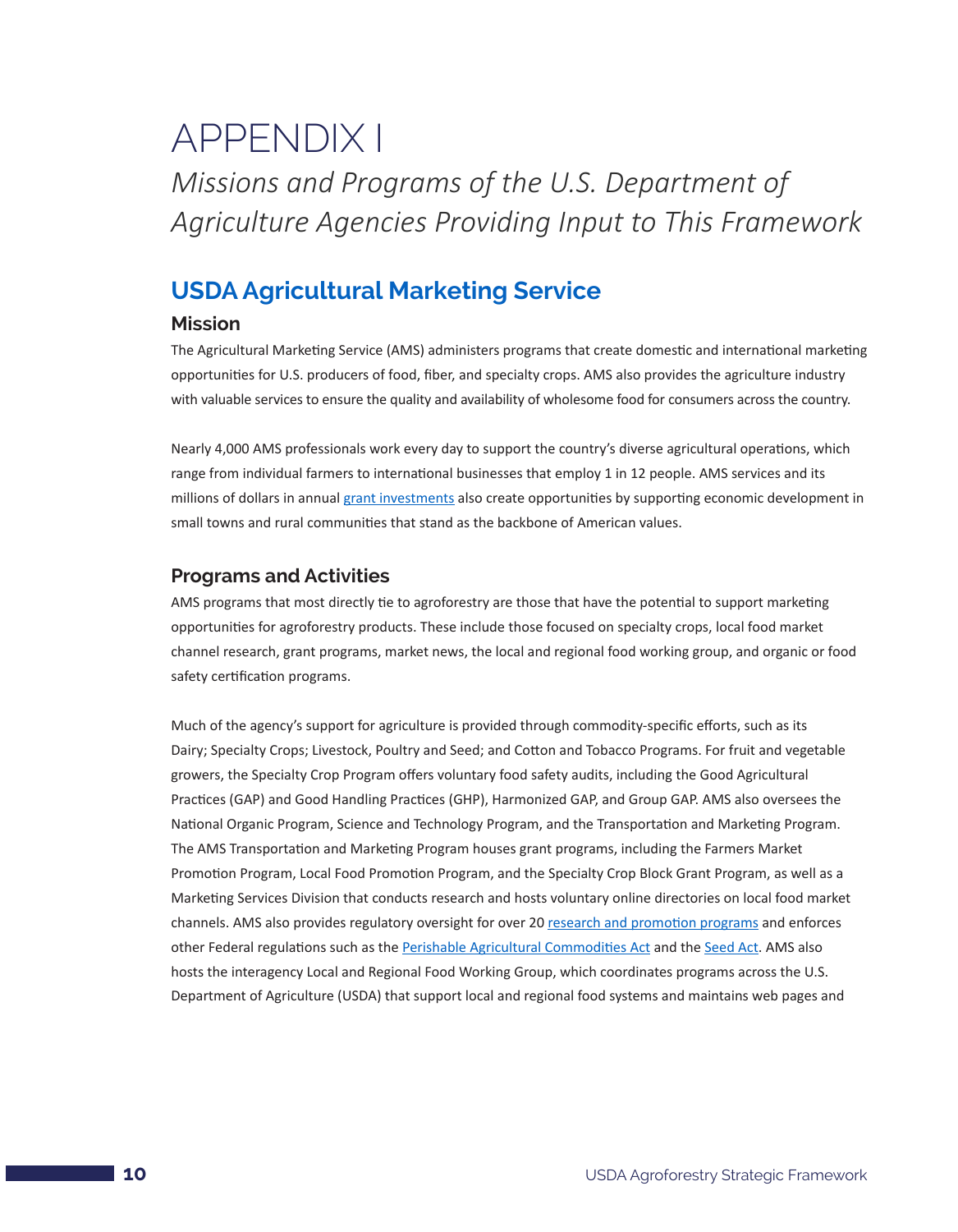<span id="page-12-0"></span>a [Local Food Compass Map](https://www.ams.usda.gov/local-food-sector/compass-map). The searchable map shares local food system assets and infrastructure, as well as projects across the country funded through USDA and other Federal programs.

#### **For More Information**

Tricia Kovacs, Local and Regional Food Systems Policy Advisor; [Tricia.kovacs@ams.usda.gov;](mailto:Tricia.kovacs@ams.usda.gov) (202) 572-5440.

## **USDA Agricultural Research Service**

#### **Mission**

The Agricultural Research Service (ARS) is the principal in-house research agency of the USDA. It is one of the four component agencies of USDA's Research, Education, and Economics mission area. Congress first authorized federally supported agricultural research in the Organic Act of 1862, which established what is now known as the USDA. That statute directed the Commissioner of Agriculture "... To acquire and preserve in his Department all information he can obtain by means of books and correspondence, and by practical and scientific experiments …." The scope of USDA's agricultural research programs has been expanded and extended many times since it was first created.

ARS conducts research to develop and transfer solutions to agricultural problems of high national priority and provides information access and dissemination to:

- Ensure high-quality, safe food and other agricultural products.
- Assess the nutritional needs of Americans.
- Sustain a competitive agricultural economy.
- Enhance the natural resource base and the environment.
- Provide economic opportunities for rural citizens, communities, and society as a whole.

### **Programs and Activities**

The agency's four national program areas serve to bring coordination, communication, and empowerment to the approximately 1,000 research projects carried out by ARS.

The national programs focus on the relevance, impact, and quality of ARS research. The programs are:

- Animal Production and Protection
- Crop Production and Protection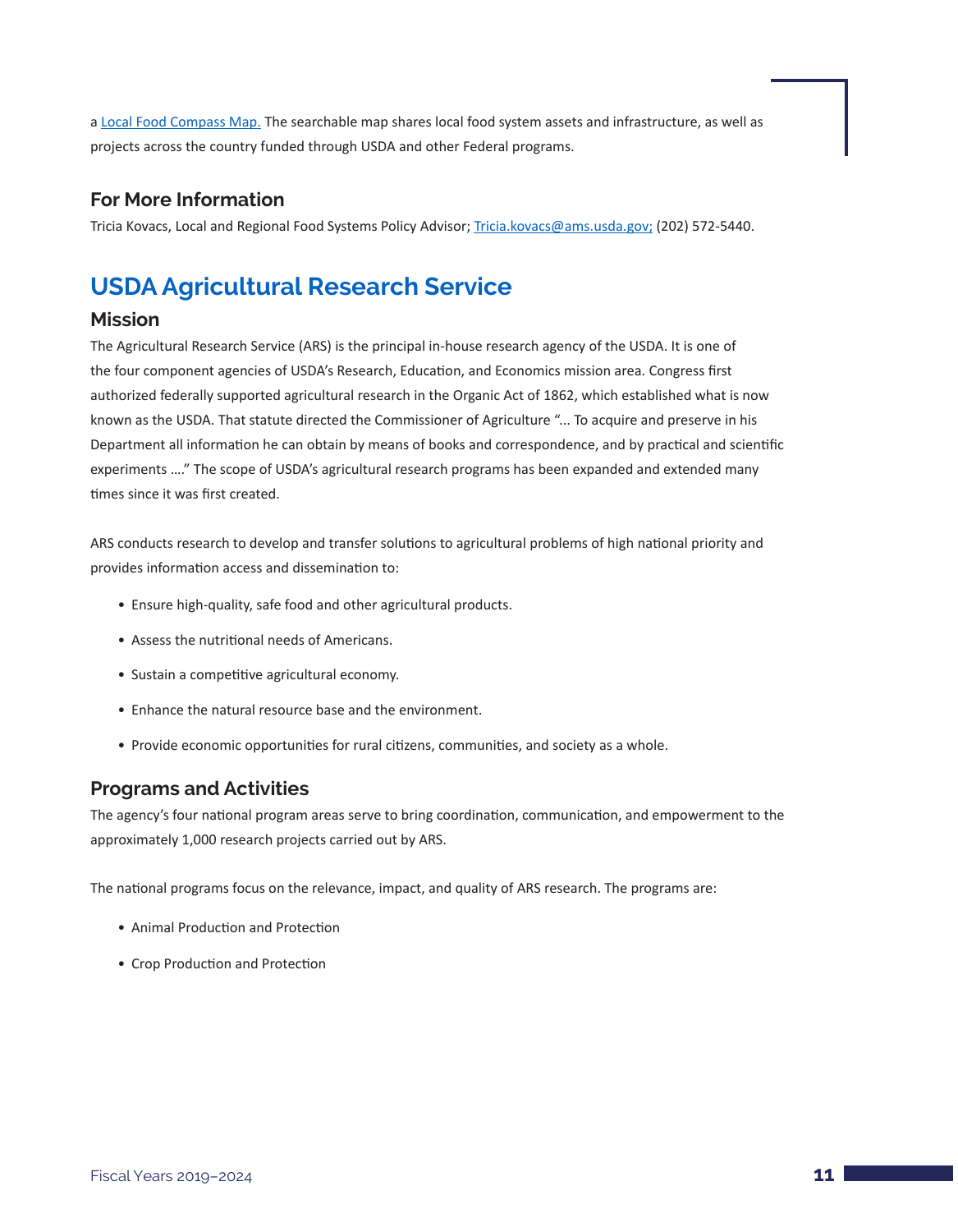- Natural Resources and Sustainable Agricultural Systems
- Nutrition, Food Safety/Quality

While agroforestry is integrative across these program areas, most ARS research on agroforestry systems is in the Natural Resources and Sustainable Agricultural Systems Program Area. This program supports researchers at 70 locations who are developing the technologies and strategies needed to help farmers, ranchers, and other managers effectively steward the diverse agricultural mosaic spread across the Nation. From livestock grazing on expansive natural Western rangelands, to crops grown in the rich Midwestern Heartland and the Southern States regions, to the high-value produce that comes from the valleys and plains along both coasts, these diverse landscapes generate more than \$200 billion in goods and services that are the basis of a strong rural economy. Emphasis is given to developing technologies that are and will be economical to use and systems that support profitable production and enhance the Nation's vast renewable natural resource base. ARS identifies research priorities through a continual dialogue with a wide range of customers and stakeholders to ensure that the agency's science is relevant and provides effective solutions to their concerns. ARS addresses issues affecting both private and public lands because together these are the foundation of a healthy and vibrant agricultural industry that not only provides food, feed, fiber, and renewable energy to the Nation, but also abundant and high-quality supplies of fresh water and clean air, as well as healthy ecosystems.

Program areas within the Natural Resources and Sustainable Agricultural Systems are:

- Grass, Forage, and Rangeland Agroecosystems
- Soil and Air
- Sustainable Agricultural Systems
- Water Availability and Watershed Management

Agroforestry research is being conducted in most of these National Programs. Research projects focus on designing and evaluating the production and environmental effects from forested riparian buffers, shelterbelts, and field windbreaks; determination of water requirements from tree components in agricultural landscapes; production and environmental effects from use of gray waters for tree plantations, including use of brackish and saline waters; how to utilize forest byproducts for developing new economic activities; strategies to control and/ or gain benefit from brushy species in rangelands; and characterizing greenhouse gas emissions reductions and soil carbon sequestration in silvopasture systems. ARS also manages the National Arboretum, which contains species of trees and shrubs that serve as a living library for genetic potential in agroforestry systems.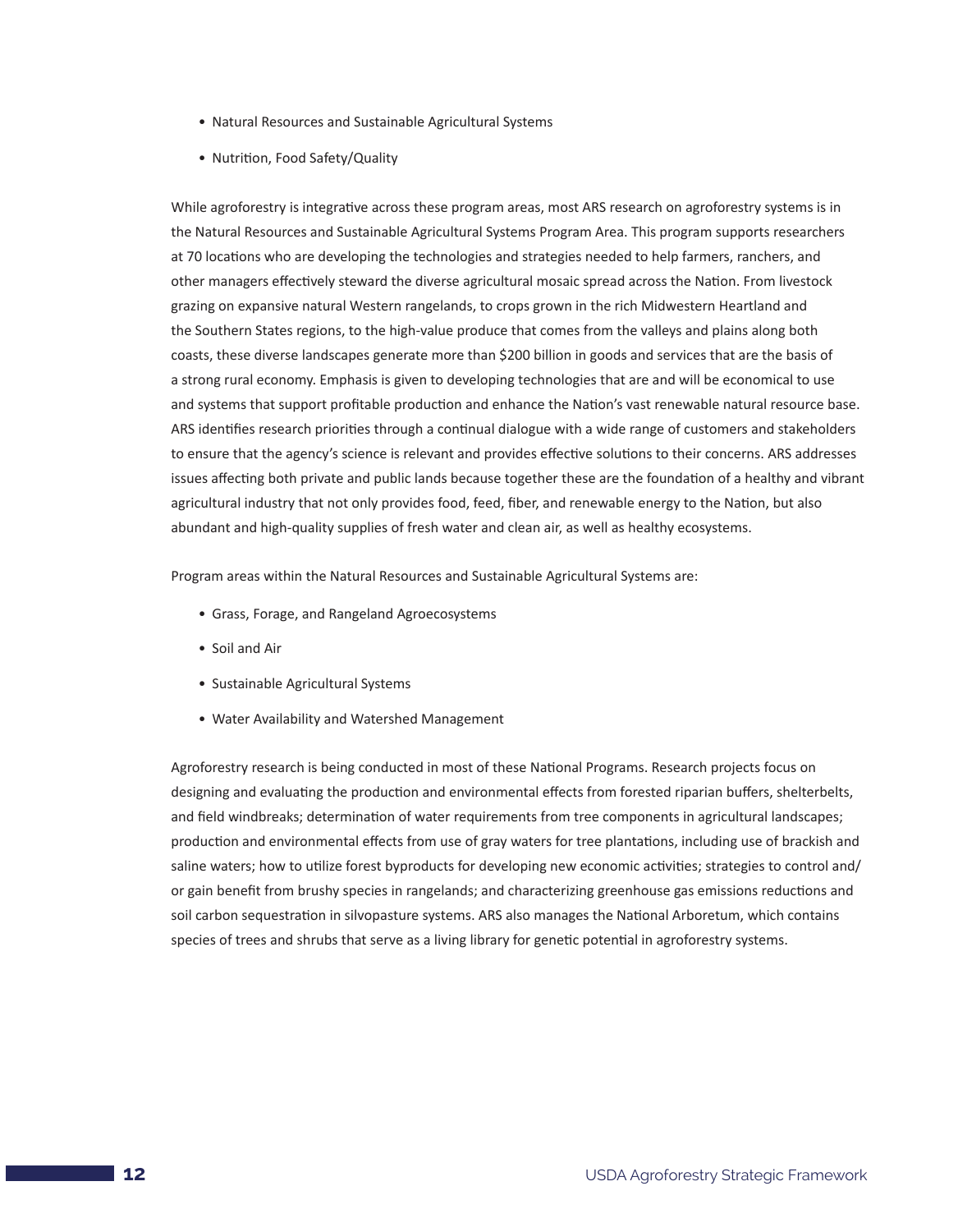<span id="page-14-0"></span>Specific projects of several ARS locations include:

- **Ames, IA**—Studying field windbreaks' impacts on soil carbon and nitrogen cycling as well as aboveground biomass and woody residue as a bioenergy feedstock.
- **Davis, CA**—Researching opportunities to intercrop between grape vine rows.
- **Fort Collins, CO**—Studying and modeling field windbreak spacing and density impacts on wind dynamics, crop evapotranspiration, and soil erosion.
- **Lubbock, TX, Beltsville, MD, and Ames, IA**—Studying the benefits of vegetative environmental buffers around livestock production facilities.
- **Raleigh, NC, and University Park, PA**—Characterizing the impacts of tree species and forage management on production and environmental aspects of silvopastures, including on nutrient cycling, greenhouse gas emissions, and soil carbon sequestration systems for production and environmental benefits.
- **Tifton, GA, and others**—Researching riparian forest buffers as a tool to trap sediment and nutrient runoff from agricultural fields.

ARS also manages agroforestry research through collaborative pass-through funding for Mississippi State University, Oregon State University, University of Maine, and University of Missouri Center for Agroforestry. These projects address the role of the forest products sector in the U.S. economy and the need to create new and improved value-added products, renewable energy, wood-quality evaluations, and valuation improvements for the benefit of the Nation's wood supply. Projects are conducted in consultation with the USDA Forest Service, Forest Product Laboratory.

#### **For More Information**

Marlen Eve, National Program Leader, Soil and Air, USDA ARS; Marlen. Eve@ars.usda.gov; (301) 504-4613. Alan Franzluebbers, Research Ecologist, Plant Science Research Unit, Raleigh, NC; [alan.franzluebbers@ars.usda.gov;](mailto:alan.franzluebbers@ars.usda.gov) (919) 515-1973.

## **USDA Farm Service Agency**

#### **Mission**

The Farm Service Agency (FSA) is dedicated to delivering to the American people an abundant, safe, and affordable food and fiber supply while sustaining agricultural communities and balancing agricultural production with natural resource conservation. FSA administers farm commodity, crop insurance, credit, environmental, conservation, and emergency assistance programs for the Nation's farmers and ranchers. With regard to agroforestry, FSA is heavily dependent on the Forest Service and Natural Resources Conservation Service (NRCS) for outreach and technical assistance to landowners and agricultural producers participating in FSA programs and the technology transfer initiatives of the National Agroforestry Center (NAC) in Lincoln, NE.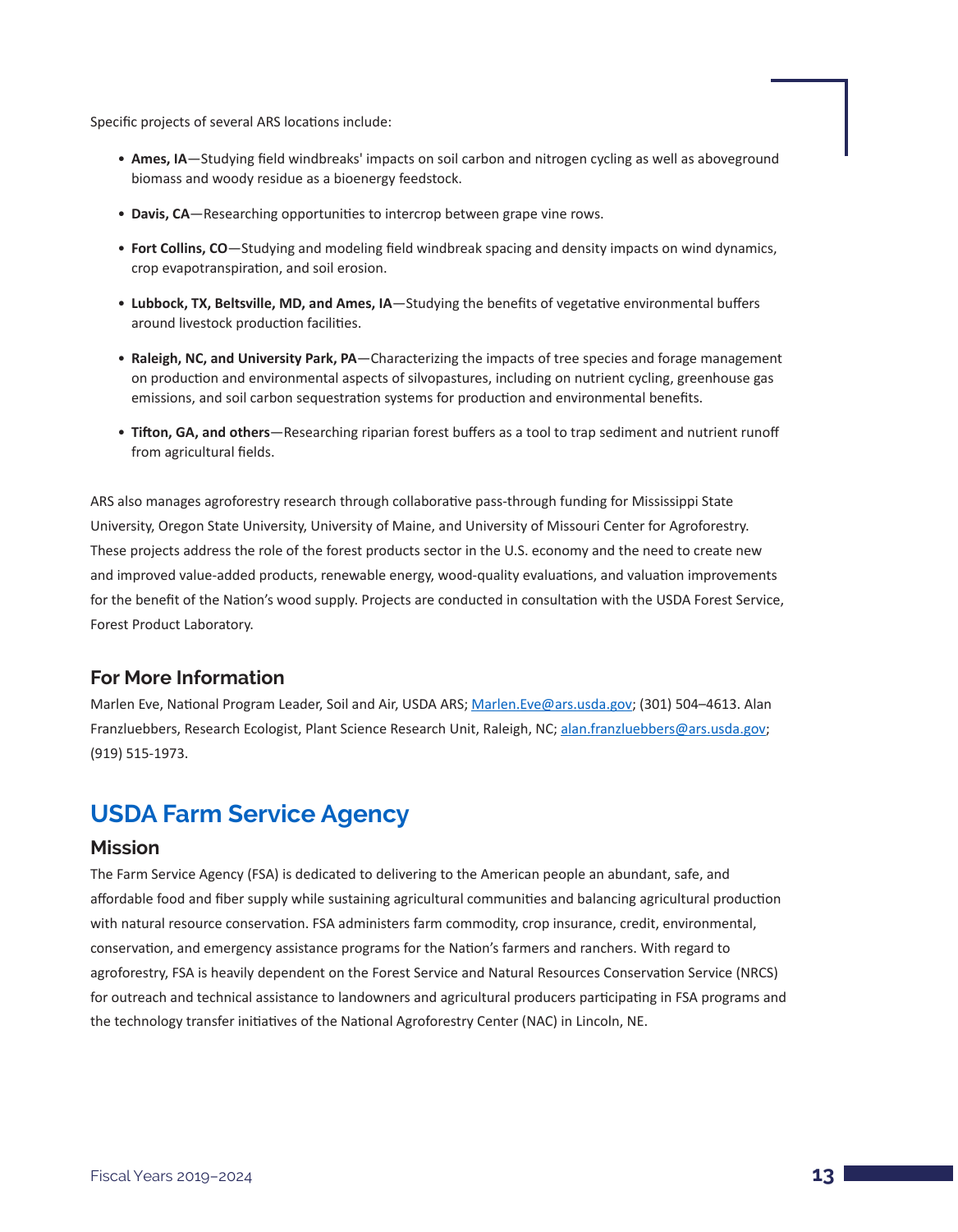#### <span id="page-15-0"></span>**Programs and Activities**

Agroforestry practices include alley cropping, forest farming, riparian forest buffers, silvopasture, and windbreaks. Many of these practices are consistent with participation in the agency's commodity programs. Agroforestry practices can be established with technical and financial assistance provided by FSA and NRCS. However, some USDA conservation programs, such as the Conservation Reserve Program (CRP), are designed to retire marginal agricultural land from production. There are prohibitions against certain commercial use of land under CRP contracts. CRP is one of the largest conservation programs in USDA history. The enrollment of CRP acres is close to the current cap of 24 million acres, providing soil, water, and wildlife benefits. CRP is a voluntary program available to agricultural producers to help them enhance environmentally sensitive lands. Producers enrolled in CRP plant long-term, resource-conserving covers, such as approved introduced or native grasses or hardwood trees to improve the quality of water, control soil erosion, and enhance wildlife habitat. Contract terms range from 10 to 15 years. The Biomass Crop Assistance Program, authorized with the passage of the Food, Conservation, and Energy Act of 2008 (2008 Farm Bill) and administered through FSA, also offers opportunity to integrate agriculture and energy production.

#### **For More Information**

David Hoge, Agricultural Program Specialist, Conservation and Environmental Programs Division, USDA FSA; [david.hoge@wdc.usda.gov](mailto:david.hoge@wdc.usda.gov); (202) 720–7674.

### **USDA Forest Service**

#### **Mission**

The Forest Service mission is "to sustain the health, diversity, and productivity of the Nation's forests and grasslands to meet the needs of present and future generations."

Within the Forest Service, three mission areas support agroforestry programs/activities:

- **Research and Development**—Developing and communicating the scientific information and technology needed to manage, protect, use, and sustain the natural resources of forests and rangelands.
- **State and Private Forestry**—Connecting people to resources, ideas, and one another in order to care for forests and sustain their communities.
- **National Forest System**—Protecting and managing the 155 national forests and 20 national grasslands so they best demonstrate the sustainable multiple-use management concept, using an ecological approach to meet the diverse needs of people.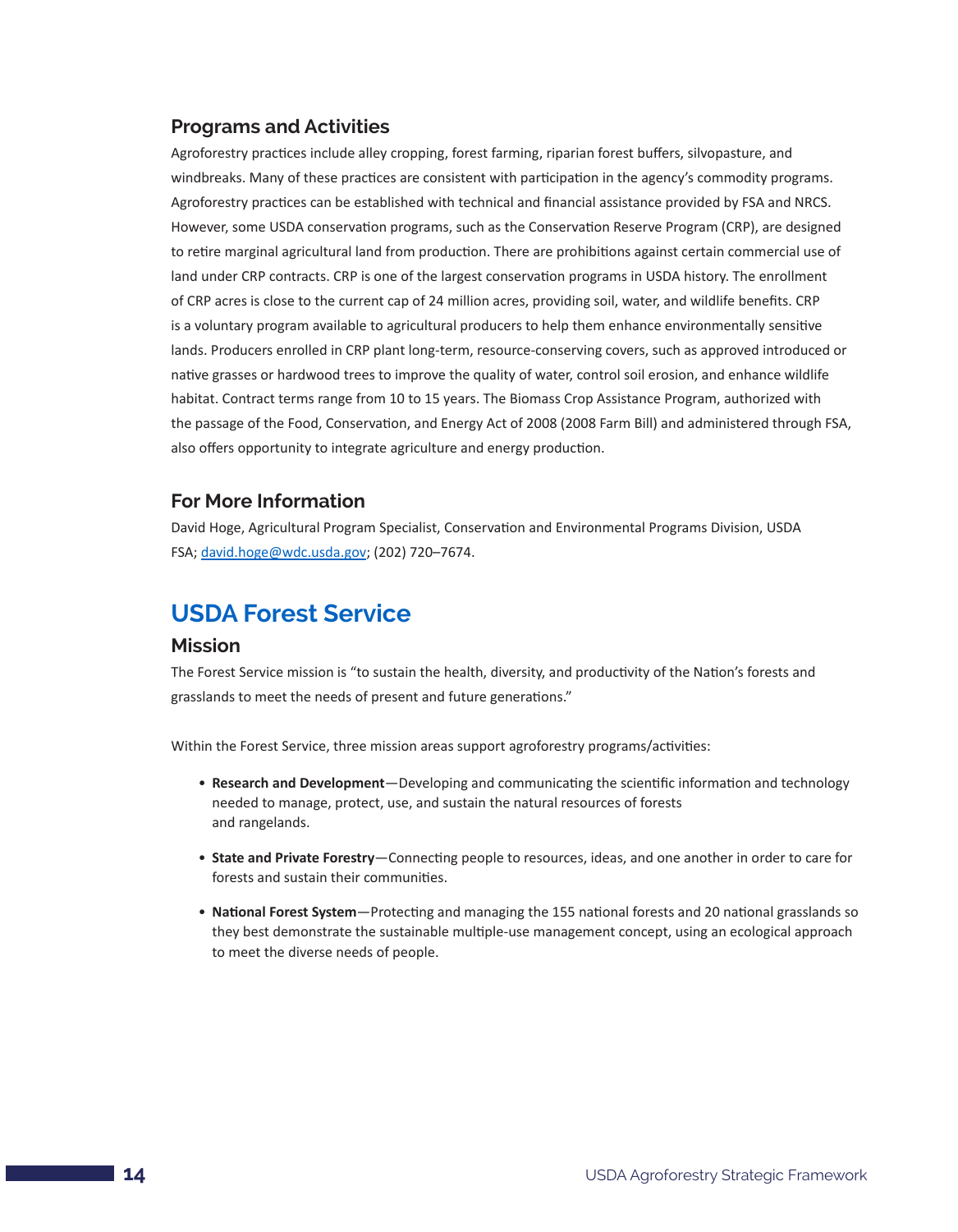#### **Programs and Activities**

#### **Research and Development**

The Forest Service represents the world's largest natural resources science capacity. Nationwide, Forest Service scientists carry out basic and applied research that result in science-based applications and tools that support management of all the Nation's forests and trees, including the agroforestry Research and Development (R&D) activities conducted by the NAC (described later in this section). The Forest Inventory and Analysis Program (FIA) surveys, analyzes, and reports on the status and trends in forest area and location. Assessment work accomplished under this program does not include most agroforestry plantings because they do not meet the standard definition of "forest." However, FIA staff located at the Northern Research Station, in cooperation with the NAC and State forestry agencies, have been piloting and advancing the use of Geographic Information System tools for assessing agroforestry practices across the Great Plains.

#### **State and Private Forestry**

Through Forest Service grants and cooperative agreements, State forestry agencies and other partners deliver assistance directly to customers through three State and Private Forestry (S&PF) "umbrella" program areas that receive annual Federal appropriations: Cooperative Forestry, Forest Health Protection, and Cooperative Fire Protection. The two Cooperative Forestry programs most important to supporting agroforestry activities are the Forest Stewardship Program (FSP) and the Urban and Community Forestry (U&CF) Program. Through FSP, landowners receive technical and financial assistance to complete a long-term, multi-resource Forest Stewardship Plan, which may include agroforestry practices. Through the U&CF Program, communities receive technical and financial assistance to establish and protect community trees and forests to improve air quality, water quality, human health, and wildlife habitat. This landscape-scale approach often requires planning and integrating agroforestry systems into the green infrastructure of larger landscapes that include a matrix of urban, rural, agricultural, and forest lands. Forest Health Protection programs provide national leadership in protecting America's forest and tree resources through technical and financial assistance to Federal, State, Tribal, and private landowners to assess, prevent, suppress, and control forest insects, pathogens, and invasive plants.

#### **National Forest System**

Although the application of agroforestry practices/systems on the 193 million acres of national forests and grasslands managed under National Forest System programs is limited, low-intensity silvopastoral practices/systems are applied on some national forests. While there are many "non-timber," or "special" forest products gathered on national forests (e.g., florals, foods, and medicinal products), these tend to be "wild harvested" rather than intentionally produced, and therefore do not fall under the definition of forest farming. However, the practice of forest farming on private lands may be helpful in reducing pressures on public lands to provide such products.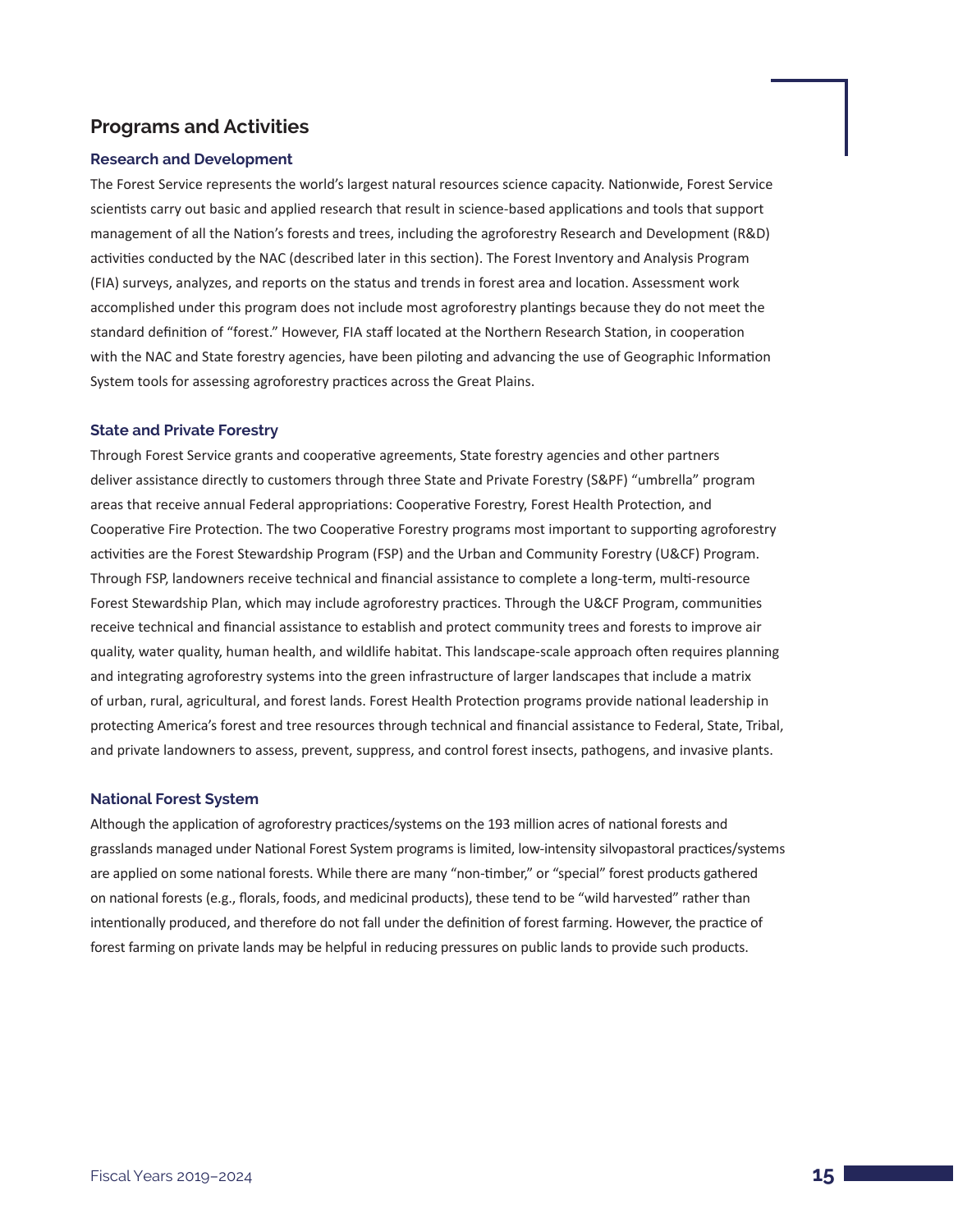<span id="page-17-0"></span>Opportunities may occur in the future to expand the application of agroforestry on national forests and grasslands as part of larger landscape-scale efforts with adjacent cooperating landowners/land managers to accomplish conservation and sustainable production goals. The Forest Service supports the science, practice, and application of agroforestry primarily through its R&D and S&PF programs, with a current focus on non-Federal working lands. In addition, through its international programs, the Forest Service, in cooperation with a wide range of partners, also provides some assistance to support agroforestry in other countries, primarily in the tropics.

#### **For More Information**

Susan Stein, Director, USDA Forest Service NAC; [sstein@fs.fed.us](mailto:sstein@fs.fed.us); (202) 360–9737.

## **USDA National Agricultural Statistics Service**

#### **Mission**

The National Agricultural Statistics Service (NASS) provides timely, accurate, and useful statistics in service to U.S. agriculture. The agency conducts hundreds of surveys every year and prepares reports covering virtually every aspect of U.S. agriculture. Production and supplies of food and fiber, prices paid and received by farmers, farm labor and wages, farm finances, chemical use, and changes in the demographics of U.S. producers are only a few examples.

NASS worked with the Interagency Agroforestry Team to develop the agroforestry question included in the 2012 Census of Agriculture. This question has been modified for inclusion in the 2017 census. NASS has also provided cross-cuts upon request, based on responses to this question as well as other questions that relate to agroforestry, such as woodland grazing.

#### **For More Information**

Lance Honig, Chief, Crops Branch, Statistics Division, USDA NASS; [lance.honig@nass.usda.gov;](mailto:lance.honig@nass.usda.gov) (202) 720-2127.

## **USDA Natural Resources Conservation Service**

#### **Mission**

The NRCS improves the health of our Nation's natural resources while sustaining and enhancing the productivity of American agriculture. We achieve this by providing voluntary assistance through strong partnerships with private landowners, managers, and communities to conserve, protect, restore, and enhance the lands and waters upon which people and the environment depend.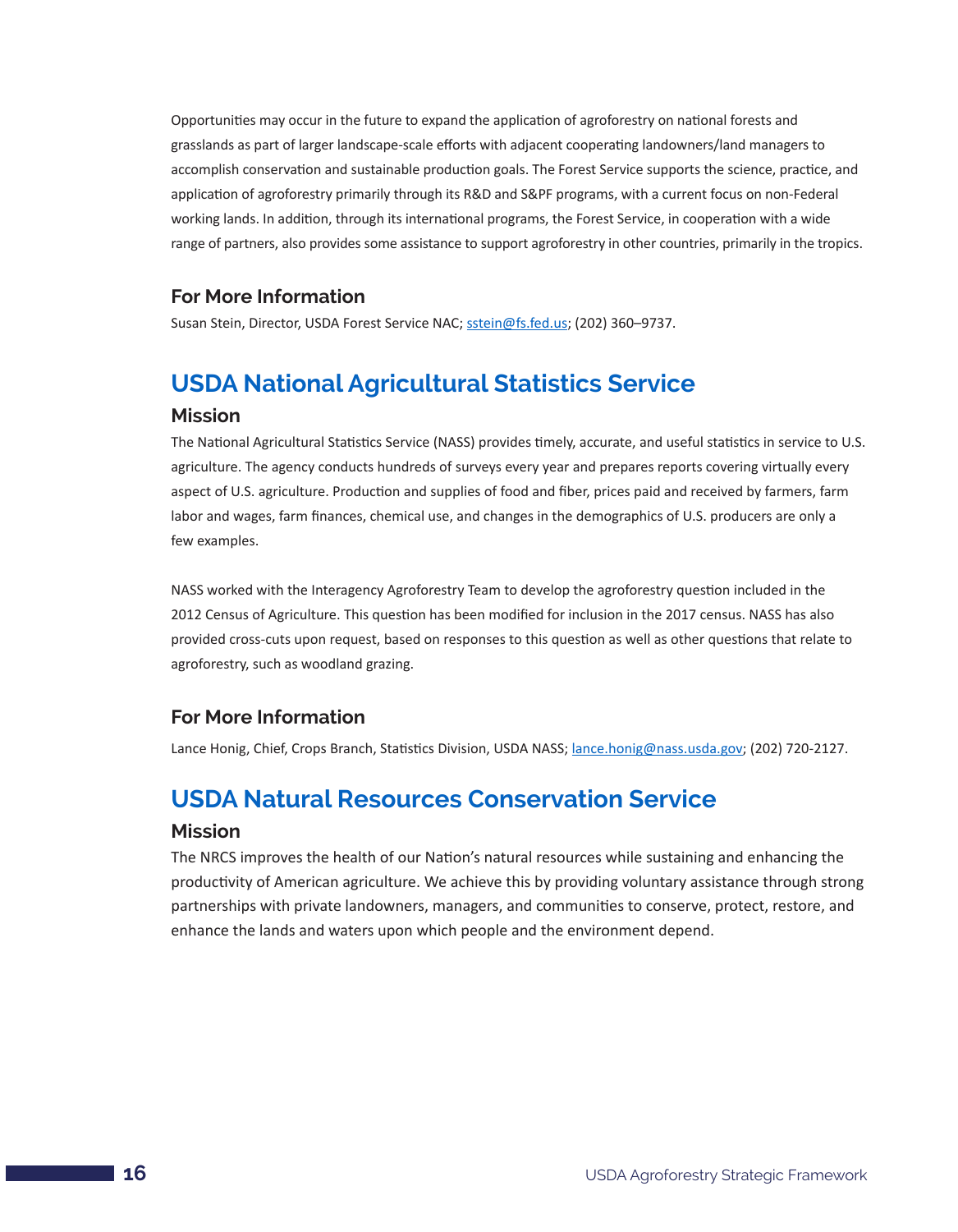#### **NRCS Programs and Activities Supporting Agroforestry**

The 2014 Farm Bill authorizes NRCS to provide financial and technical assistance through conservation programs to private landowners who want to support their working lands. Through the conservation programs, NRCS works one-on-one with farmers, ranchers, and forest landowners to implement conservation practices and systems on their working land that help address critical natural resource issues, including soil erosion, water quality and quantity, air quality, wildlife habitat, and damages caused by floods and other natural disasters.

#### **Financial Assistance**

Through financial assistance, NRCS supports agroforestry as a land management approach by using properly designed agroforestry systems that help private landowners achieve specific natural resource goals. When appropriate, implemented practices are incorporated with agroforestry systems such as alley cropping, forest farming, riparian forest buffers, silvopasture, windbreaks, and special applications, all of which help support American working lands.

NRCS financial assistance programs supporting agroforestry include:

- Environmental Quality Incentives Program
- [Conservation Stewardship Program](https://www.nrcs.usda.gov/wps/portal/nrcs/main/national/programs/financial/csp/)
- [Regional Conservation Partnership Program](https://www.nrcs.usda.gov/wps/portal/nrcs/main/national/programs/farmbill/rcpp/)

#### **Conservation Technical Assistance and Conservation Planning**

Through conservation technical assistance, NRCS generates, manages, and shares the data, research, and standards that enable private landowners, partners, and policymakers to make land management decisions informed by objective, reliable science.

NRCS [conservation planning](https://www.nrcs.usda.gov/wps/portal/nrcs/detail/national/programs/technical/cta/?cid=stelprdb1049425) helps private landowners plan and execute conservation decisions to meet land use goals. Conservation Plans record decisions supporting the treatment and management of natural resources on working lands.

NRCS technical experts give advice on the best solutions to meet the unique conservation and business goals of the people growing the Nation's food and fiber.

Professional advice from NRCS experts and conservation planning assistance help the Nation's private landowners make investments in their operations and local communities to keep working lands working, boost rural economies, increase the competitiveness of American agriculture, and improve the health of our air, water, and soil.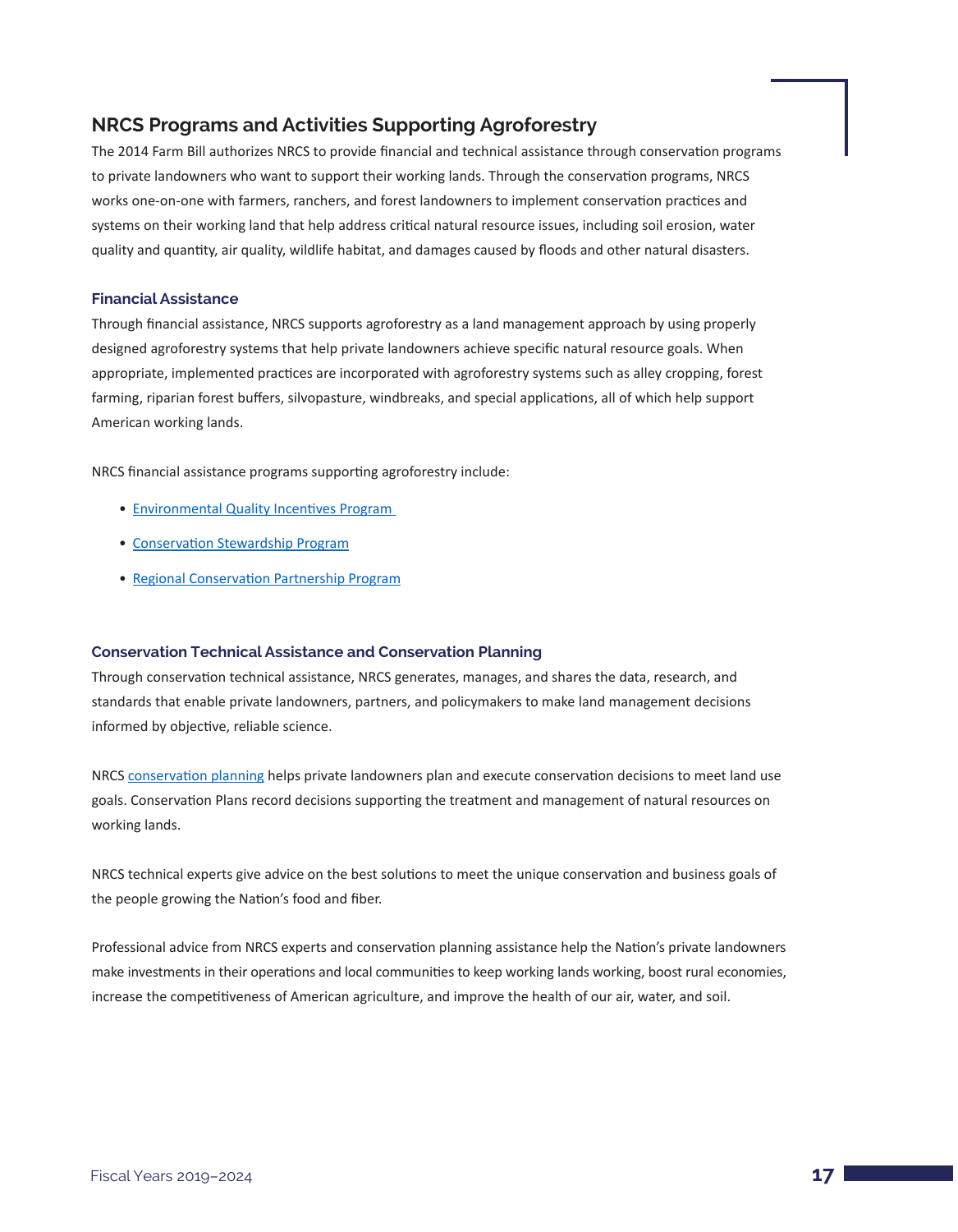#### <span id="page-19-0"></span>**Technology Transfer and Assistance**

To strengthen scientific and technical support for NRCS conservation programs and activities, National Technology Support Centers were established in the East, Central, and West. The primary functions of these centers are to provide direct technical assistance and technology transfer to States, the Pacific Basin, and Caribbean areas and to acquire and/or develop new science and technology in order to provide cutting-edge technical support.

National Technology Support Center tools include agroforestry conservation standards, specifications, guides and references, and modeling systems. NRCS uses this technology to help facilitate sound conservation decisions by private landowners.

Training and certification programs include agroforestry technical training to internal and external customers and the administration of certification standards and procedures.

Plant materials and related technologies provide for improved plant species and better agroforestry treatment.

#### **Natural Resource Inventory and Assessment**

NRCS assesses, acquires, develops, interprets, analyzes, and delivers natural resource data and information to enable knowledge-based natural resource planning and decision making at all landscape scales.

Data-gathering protocols ensure that reliable natural resource data are acquired and delivered. Databases and delivery include the maintenance and delivery of geospatial datasets and information.

Assessments and analyses include the modeling and interpretation of natural resource data to better inform decision makers and to facilitate policy development.

#### **For More Information**

Eunice Padley, National Forester, USDA NRCS; [Eunice.Padley@wdc.usda.gov;](file:///C:/Users/josephpbanegas/Desktop/Eunice.Padley@wdc.usda.gov) (202) 720–3921.

### **USDA National Institute of Food and Agriculture**

#### **Mission**

Located in USDA's Research, Education, and Economics mission area, the mission of the National Institute of Food and Agriculture (NIFA) is to lead food and agricultural sciences to create a better future for the Nation and the world.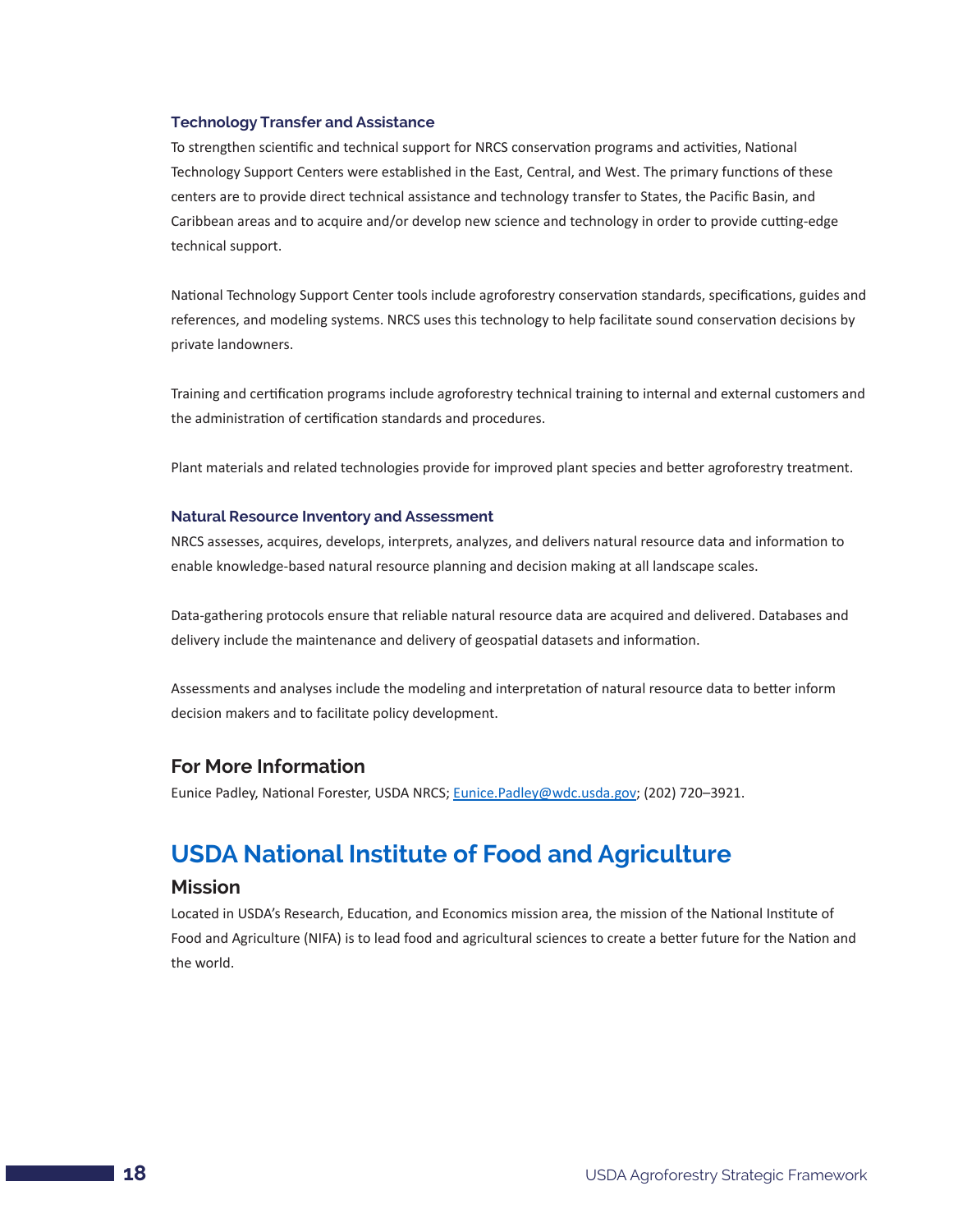#### **Programs and Activities**

The NIFA was established in the 2008 Farm Bill to serve the Nation's needs by supporting exemplary research, education, and extension programs that address many challenges facing the Nation. NIFA works with the best and brightest scientists at universities and colleges throughout the United States and around the world to find innovative solutions to global problems. With a timely, integrated approach and collaboration with other Federal science agencies, NIFA will also serve as a vital contributor in science policy decision making. Research supports the discovery of new solutions needed to solve many of the issues facing the Nation and the world. Education strengthens schools and universities to train the next generation of scientists, educators, producers, and citizens. Extension brings the knowledge gained through research and education to those who need it most people in the United States and around the world. NIFA has two key mechanisms for accomplishing its mission.

**National program leadership.** NIFA helps States identify and meet research, extension, and education priorities in areas of public concern that affect farm, forest, and ranch producers; small business owners; youth and families; and communities.

**Federal assistance.** NIFA provides annual capacity grants to the Land-Grant University System and competitive grants to researchers in land-grant and other universities. NIFA also partners with other Federal agencies, within and beyond USDA, nonprofit organizations, professional societies, commodity groups, grower associations, multistate research committees, private industry, citizen groups, foundations, regional centers, the military, task forces, and other groups and organizations.

#### **Research**

NIFA solicits applications for competitive programs, several of which may include agroforestry. Awards are made to land-grant and other universities, Federal research agencies, and nongovernmental organizations. Applications are reviewed by panels of experts from outside NIFA, and recommendations are made for funding. In addition to competitive grants, NIFA awards Hatch Act formula grants to land-grant universities for research in the agricultural and environmental sciences. The McIntire-Stennis formula funds are awarded to more than 70 universities and are used specifically to support forestry research.

#### **Education**

NIFA makes competitive awards to universities, faculty members, and graduate students through several programs directed at 1862, 1890, and 1994 land-grant universities; Hispanic-Serving Institutions; Alaska Native-Serving Institutions, Native Hawaiian-Serving Institutions, and Tribal colleges. These awards support faculty development, fellowships, capacity building, resident instruction, distance learning, and curriculum development at eligible institutions of higher education. Agroforestry projects can be funded through higher education programs.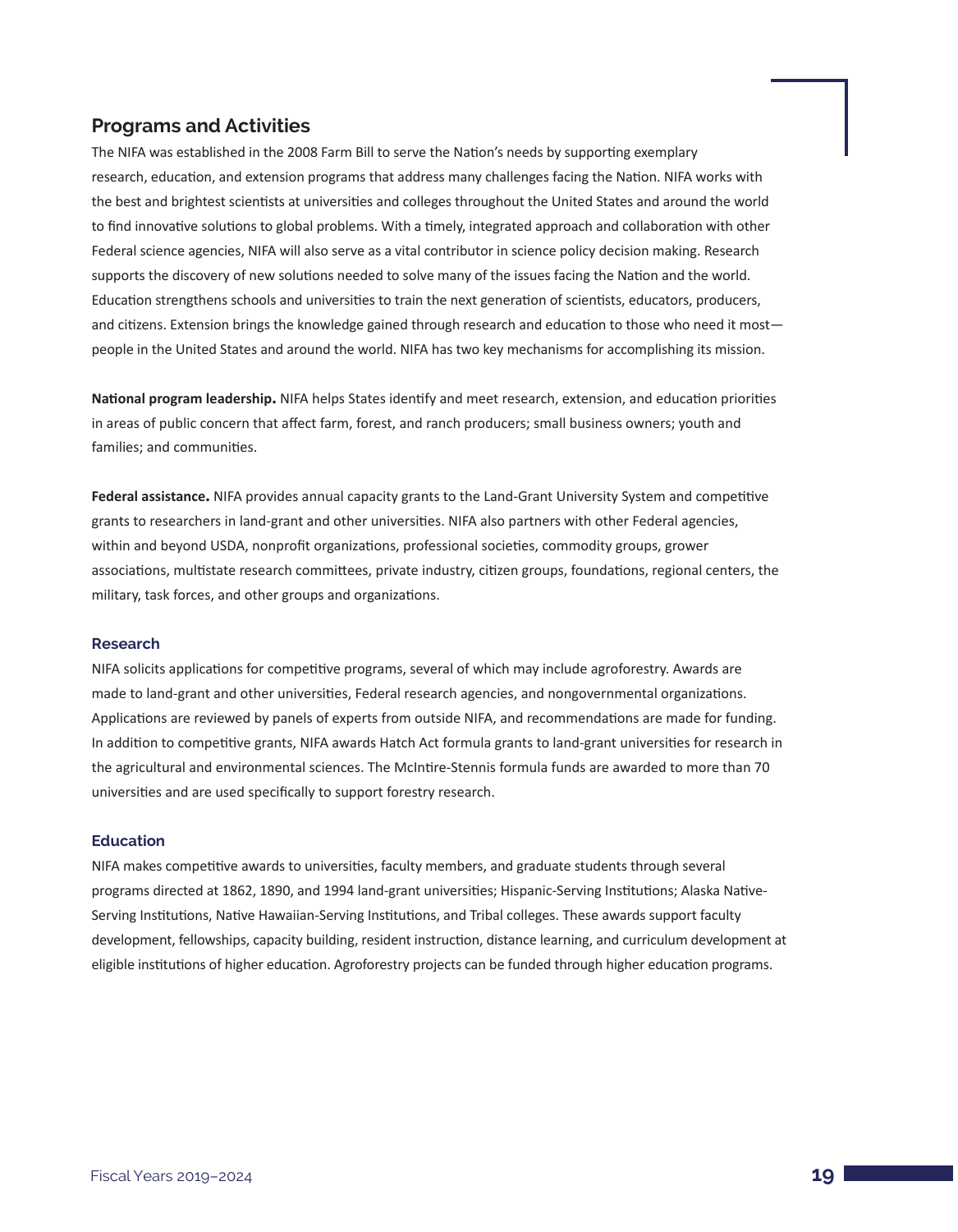#### <span id="page-21-0"></span>**Extension**

Through an extensive network of State, regional, and county extension offices in every State and territory, NIFA supports the application and extension of new and existing research-based information to a wide variety of audiences. These offices have educators and other staff who respond to public inquiries and conduct informal, noncredit workshops and other educational events. Information and programs are delivered through print media, videos, CDs, workshops and seminars, internet sites, and webinars. With support from more than 600,000 volunteers, 4–H (USDA's 105-year-old youth development program administered through NIFA) engages more than 6.5 million young people every year and teaches them life skills through hands-on learning and leadership activities. Smith-Lever and Renewable Resources Extension Act funds are used to plan, conduct, and evaluate extension programs, including agroforestry, delivered by the Cooperative Extension System.

#### **For More Information**

Eric R. Norland, National Program Leader, Forest Resource Management, USDA NIFA; [enorland@nifa.usda.gov;](file:///C:/Users/josephpbanegas/Desktop/enorland@nifa.usda.gov) (202) 401–5971.

### **USDA National Agroforestry Center**

#### **Mission**

The NAC is a partnership between the Forest Service R&D and S&PF and the NRCS. Authorized in the 1990 Farm Bill and established in 1992 in Lincoln, NE, NAC is administratively assigned to the Forest Service's R&D Deputy Area in Washington, DC.

The NAC mission is "To advance the health, diversity, and productivity of working lands, waters, and communities through agroforestry." The center conducts research, develops technologies and tools, establishes demonstrations, delivers training, and provides science-based information on agroforestry nationwide. While its primary audience is natural resource professionals who work with farmers, ranchers, forest landowners, and communities, many of its materials can be used by all of these audiences.

NAC develops and delivers technology on the entire suite of agroforestry practices and conducts research on the design and installation of practices that address multiple landowner and manager goals related to income diversification and environmental services.

Critical to NAC's success is the national network of partners and stakeholders established through a long history of collaboration. These include USDA agencies, other Federal agencies, universities/extension (including the 1890 Agroforestry Consortium), State forestry agencies, conservation districts, Resource Conservation and Development Councils, regional councils, nongovernmental organizations, and other private land entities.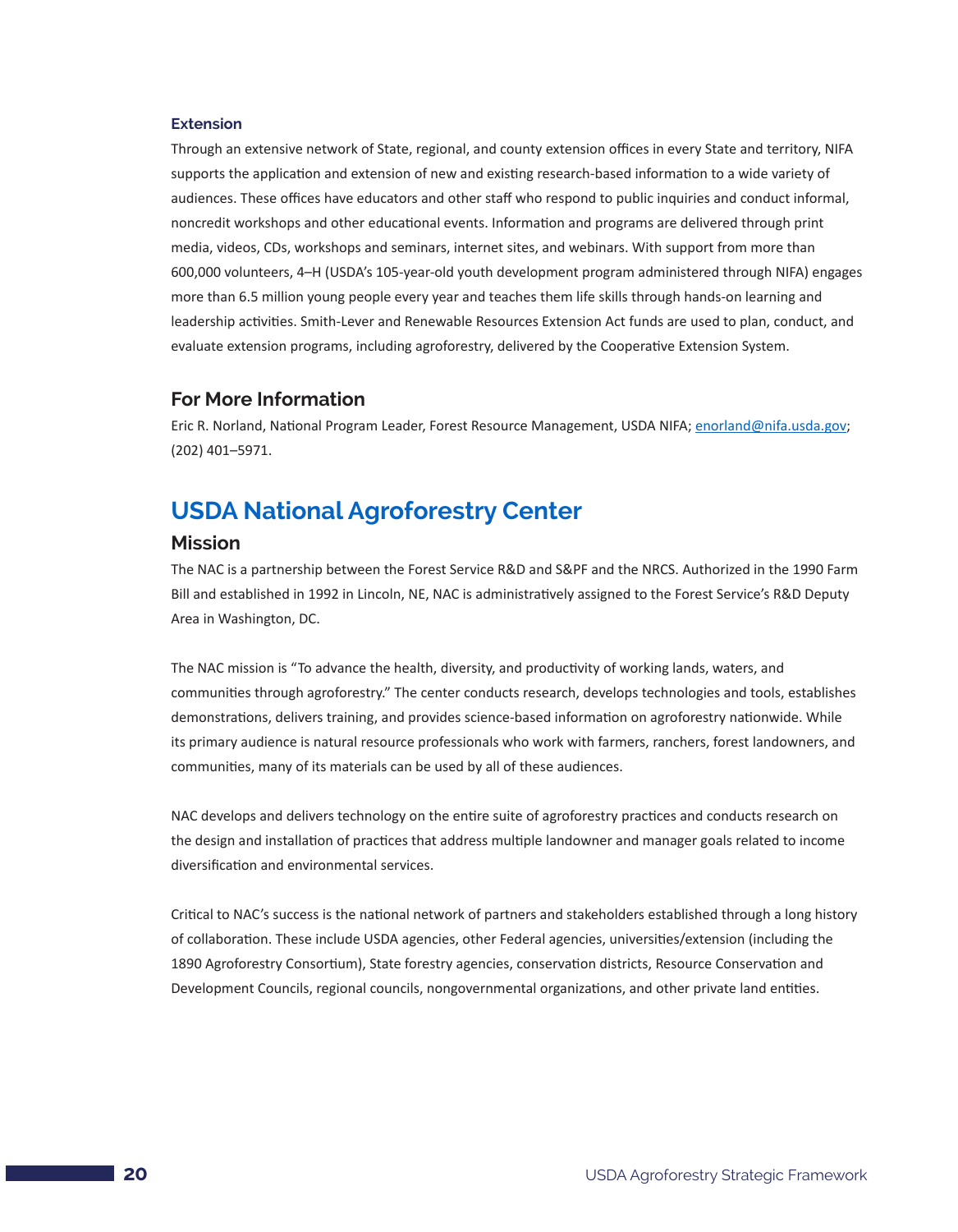#### **Programs and Activities**

Through cooperation with a wide variety of internal and external partners, NAC draws upon an extensive body of expertise and resources to identify and address the most pressing needs for agroforestry science and tools. NAC's current charter calls for work to concentrate on three problem areas:

- Agroforestry Ecosystem Services—To advance the understanding and quantification of agroforestry impacts on key ecosystem services
- Social and Economic Dimensions of Agroforestry—To better understand the factors influencing adoption and retention of agroforestry
- Agroforestry Education, Networks, and Support—To accelerate and support information transfer to landowners and land managers.

#### **Research and Development**

Research and Development (R&D) is directly tied to NAC's Technology Transfer and Applications (TT&A) program as well as NAC's national network of partners and stakeholders. Through its R&D activities, NAC provides scientific knowledge and tools to provide, restore, and sustain ecosystem services through the integration of trees and forests in mixed land-use landscapes.

NAC's R&D activities are currently focused on agroforestry tools and technologies to restore or enhance water quality, pollinator habitat, and other ecosystem services in agricultural landscapes.

#### **Technology Transfer and Application**

NAC's TT&A program, in cooperation with partners, delivers agroforestry technology nationally across the entire suite of agroforestry practices, including alley cropping, forest farming, riparian forest buffers, silvopasture, windbreaks, and special applications. Work includes the production of technical materials for natural resource professionals and conservation district partners, including: Inside Agroforestry newsletter, Technical Notes, Working Trees brochures, website, displays, and training sessions. This information is, in turn, incorporated into technical guidelines and training courses of NRCS and an array of partner organizations. For information about NAC's TT&A products, visit<https://www.fs.usda.gov/nac>.

#### **For More Information**

Susan Stein, Director, USDA Forest Service NAC; [sstein@fs.fed.us](file:///C:/Users/josephpbanegas/Desktop/sstein@fs.fed.us); (202) 360–9737.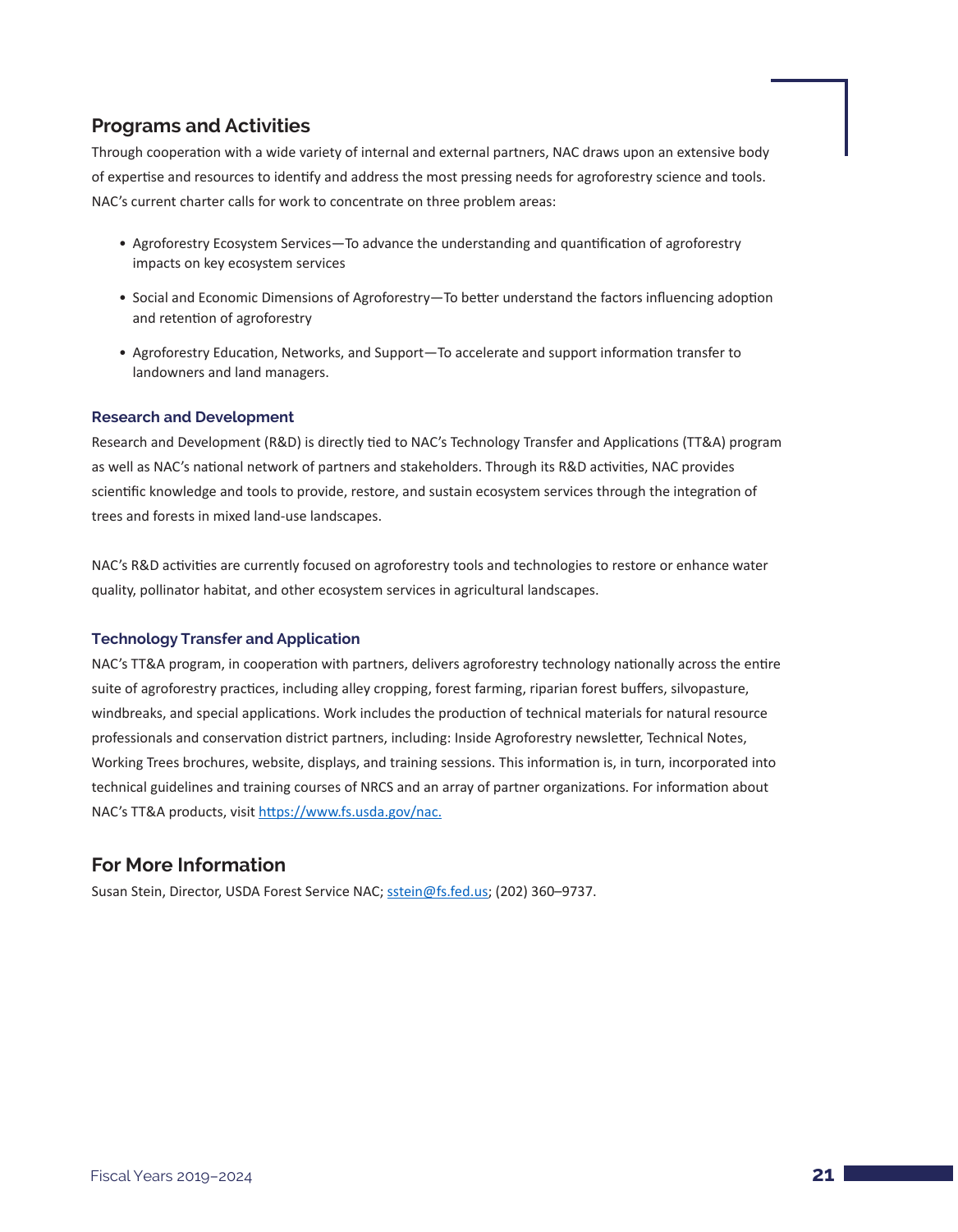## <span id="page-23-0"></span>**USDA Rural Development**

#### **Mission**

Rural Development is committed to helping improve the economy and quality of life in rural America.

#### **Programs**

USDA Rural Development programs are administered by three agencies: Rural Housing Service, Rural Utilities Service, and Rural Business-Cooperative Service. The programs of these three agencies help rural Americans in many ways. They offer loans, grants, and loan guarantees to support economic development and essential services such as business development, housing, health care, first responder services and equipment, as well as water, electric, and telecommunications infrastructure. Economic development is promoted by supporting loans to businesses through a variety of intermediaries, banks, and other financing partners. Technical assistance and information are provided to help agricultural producers and cooperatives get started and improve the effectiveness of their operations. Rural Development programs also provide technical assistance to help communities undertake community empowerment programs. There are also programs to help rural residents buy or rent safe, affordable housing and make health and safety repairs to their homes. Rural Development has approximately \$216 billion portfolio of loans.

Rural Development support for agroforestry is provided through various programs such as the Appropriate Technology Transfer for Rural Areas (ATTRA) project and Value Added Producer Grants (VAPG) and through loans and loan guarantees for higher level investments in supporting producers to have access to capital for working capital, equipment, and facility construction. Some crops grown in agroforestry systems have a short shelf life or are most commonly processed before they are sold. Value Added Producer Grants help producers develop systems to effectively and efficiently sell goods in a processed form, often at a higher price. Cooperatives also play a key role in the growth of specialty crops grown in agroforestry systems, so Rural Development's Rural Cooperative Development Grant programs may also provide help for agroforestry producers in the future through support for cooperative development, marketing, or processing equipment.

#### **For More Information**

Rural Development Innovation Center, [rdinnovation@wdc.usda.gov.](mailto:rdinnovation@wdc.usda.gov)